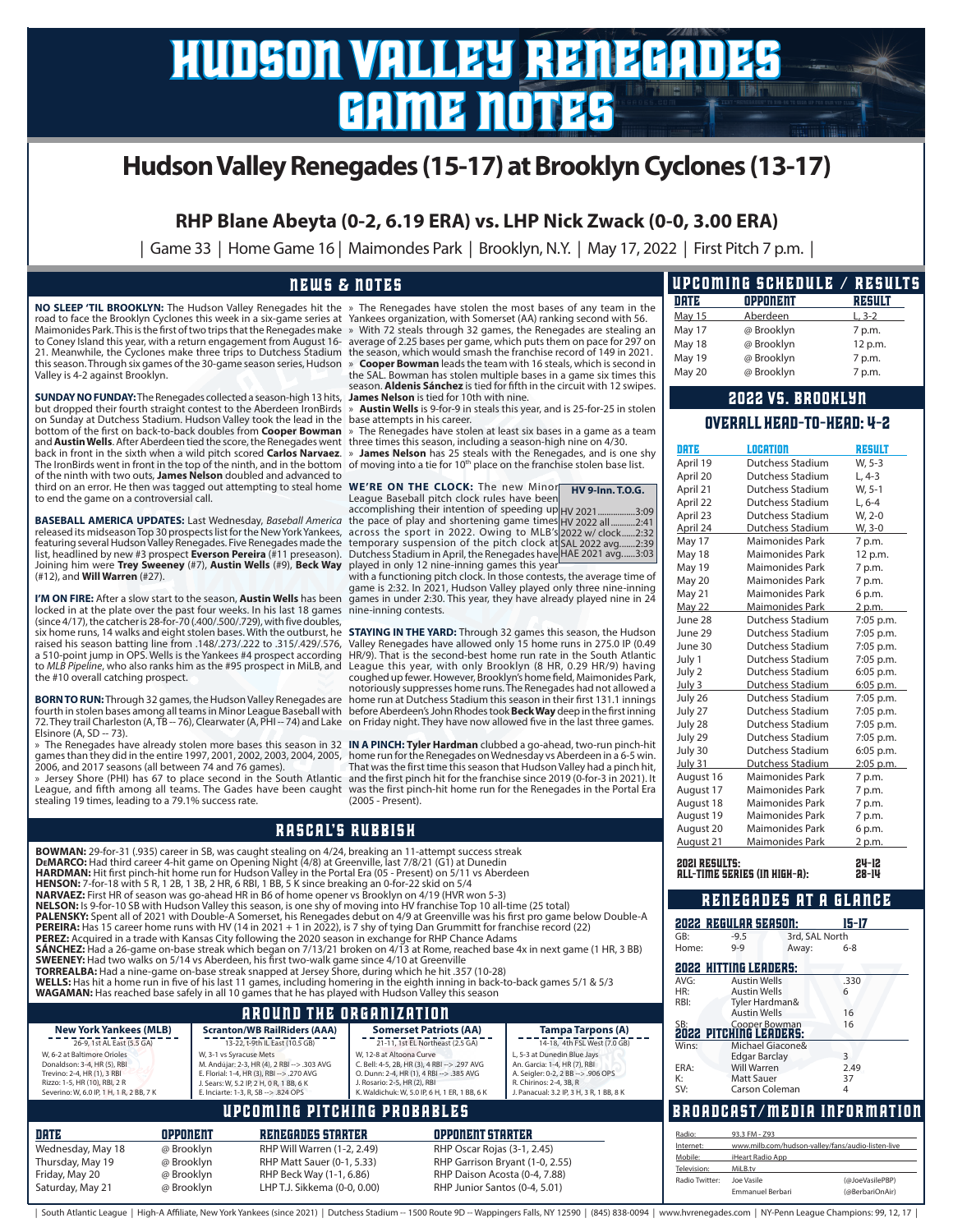# **RENEGADES STARTING PITCHER**

# **18 BLANE ABEYTA • RHP • 6'3" • 185 LBS • 23**

Ceres, CA | University of Nevada | Ceres H.S. | 2<sup>nd</sup> season |

Non-Drafted Free Agent, 6/20/2020 |

LAST TIME OUT: In his first start in nine days, Abeyta struggled on Tuesday night against the Aberdeen IronBirds. He allowed a career-high tying six runs on four hits, walking three and hitting two batters in 2.0 innings. Aberdeen broke the game open with five runs in the top of the second off Abeyta, never looking back in a 12-4 win. The right-hander struggled with command, throwing 61 pitches, but only 35 for strikes.

#### **2022 HIGHLIGHTS:**

•Began the season on the Renegades Break Camp roster.

#### **2021 HIGHLIGHTS:**

•Made his professional debut with Low-A Tampa and the FCL Yankees, combining to go 5-3 with a 5.37 ERA (55.1IP, 43H, 37R/33ER, 35BB, 71K, 4HR) in 17 games (10 starts).

•8/20 vs. St. Lucie: W, 5.1 IP, 0H, 0R, 2 BB, 8K.

•Was named the Low-A Southeast League "Pitcher of the Week" for 8/30-9/5 after tossing six scoreless innings in his start on 9/3 at Bradenton (W, 6.0IP, 1H, 1BB, 9K).

•In three starts 8/20-9/3: 2-0, 0.57 ERA, 15.2IP, 4H, 1R/1ER, 6BB, 20K, 0HR.

•Following the season, played for Surprise in the Arizona Fall League and went 1-1 with a 10.13 ERA (10.2IP, 12ER) in eight appearances.

#### **PERSONAL:**

• Full name is Blane Meredith Abeyta.

•Attended Modesto Junior College for two years before transferring to the University of Nevada.

• Led Nevada with two saves in his lone season with the Wolfpack in 2020, closing out both of the team's wins in a shortened season (COVID-19 pandemic).

• Lettered in both baseball and basketball at Ceres High School in Ceres, California. Was named an All-League performer at catcher as well as Team MVP, batting .354.

•In his free time, Blane enjoys photography and hanging out with friends and family.

### 2022 renegades pitching breakdown

|                  | $U-I-S$       | IP<br>ERA     | ER  | BB  | 50  | HB | ИR | BAA  |
|------------------|---------------|---------------|-----|-----|-----|----|----|------|
| <b>Starters</b>  | $2 - 10 - 0$  | 122.2<br>4.40 | 67  | 43  | 155 | 14 | 6  | .244 |
| <b>Relievers</b> | $13 - 7 - 9$  | 152.1<br>3.60 | 61  | 92  | 187 | 11 | 9  | .214 |
| <b>TOTALS</b>    | $15 - 17 - 9$ | 275.0<br>3.96 | 121 | 135 | 342 | 25 | 14 | .228 |
|                  |               |               |     |     |     |    |    |      |
|                  | W-L-S         | IP<br>ERA     | ER  | BB  | 50  | HB | ИR | BAA  |
| Home             | $9 - 9 - 5$   | 160.0<br>3.88 | 69  | 87  | 203 | 14 | 5  | .213 |
| Road             | $6 - 8 - 4$   | 115.0<br>4.07 | 52  | 48  | 139 | 11 | 10 | .247 |

#### 2022 abeyta season splits

|               | W-L     | ERA            | 675 | TP   | ER            | BB        | 50 | ИB      |    | ИR | BAA  |
|---------------|---------|----------------|-----|------|---------------|-----------|----|---------|----|----|------|
| Home          | $O - 1$ | 6.75           | 4/4 | 12.0 | 9             | 6         |    | 15<br>4 |    | 0  | .260 |
| Road          | $O - 1$ | 4.50           | 1/1 | 4.0  | $\mathcal{P}$ | 1         | 4  |         |    | 0  | .267 |
| Day           | 0-0     | 2.57           | 2/2 | 7.0  | 2             | 0         | 9  |         |    | 0  | .214 |
| <b>Night</b>  |         | $0-2$ 9.00 3/3 |     | 9.0  | 9             | 7         |    | 10<br>4 |    | 0  | .297 |
|               |         | AVG/OBP/SLG    |     |      | PA            | <b>RB</b> | H  | ИR      | 50 | BB | HB   |
| vs. Left      |         | .200/.355/.200 |     |      | 31            | 25        | 5  | 0       | 10 | 5  | 1    |
| vs. Right     |         | .300/.391/.450 |     |      | 46            | 40        | 12 | 0       | 9  | 2  | 4    |
| <b>TOTALS</b> |         | .262/.377/.354 |     |      | 77            | 65        | 17 | 0       | 19 | 7  | 5    |

#### 2022 season high career high

| 4.0 (2x, Last: 4/24 vs Brooklyn) | Inn. Pitched          | 6.0 (9/3/21 (G2) @ Bradenton)     |
|----------------------------------|-----------------------|-----------------------------------|
| 6 (5/1 vs Wilmington)            | <b>Hits</b>           | 6 (5/1/22 vs Wilmington)          |
| 6 (5/10 vs Aberdeen)             | Runs                  | 6 (3x, Last: 5/10/22 vs Aberdeen) |
| 6 (5/10 vs Aberdeen)             | <b>Earned Runs</b>    | 6 (2x, Last: 5/10/22 vs Aberdeen) |
| 3 (2x, Last: 5/10 vs Aberdeen)   | <b>Walks</b>          | 5 (5/26/21 (G1) @ Dunedin)        |
| 5 (2x, Last: 4/24 vs Brooklyn)   | <b>Strikeouts</b>     | 9 (9/3/21 (G2)@ Bradenton)        |
|                                  | <b>Home Runs</b>      | 2 (9/9/21 vs Dunedin)             |
| 75 (5/1 vs Wilmington)           | <b>Pitches</b>        | 81 (3x, Last: 9/9/21 vs Dunedin)  |
|                                  | <b>Winning Streak</b> | $3(5/16/21 - 6/1/21)$             |
| 2 (4/13 - Present)               | <b>Losing Streak</b>  | 3 (9/9/21 - Present)              |
|                                  | 10+ Strikeout Games   | N/A                               |
| $\overline{a}$                   | <b>Complete Games</b> | N/A                               |
| $\overline{\phantom{a}}$         | <b>Shutouts</b>       | N/A                               |
|                                  |                       |                                   |

### blane abeyta vs. Brooklyn batters

| PLAYER   | AVG/OBP/SLG       | PA                       | <b>AB</b>      | H        | HR       | 50             | <b>BB</b> | HBP |
|----------|-------------------|--------------------------|----------------|----------|----------|----------------|-----------|-----|
| Gaddis   | .000/.250/.000    | $\overline{4}$           | 3              | $\Omega$ | $\Omega$ | $\Omega$       |           | O   |
| Jordan   | .000/.500/.000    | $\overline{2}$           |                | $\Omega$ | $\Omega$ | $\Omega$       |           | 0   |
| McIlwain | 1.000/1.000/1.000 | $\overline{2}$           |                |          | $\Omega$ | $\Omega$       | 0         |     |
| Mena     | .000/000/000      | $\overline{2}$           | $\mathfrak{D}$ | 0        | $\Omega$ |                | 0         | 0   |
| Murphy   | .000/000/000      |                          |                | 0        | $\Omega$ |                | 0         | O   |
| O'Neill  | .000/.000/.000    |                          |                | $\Omega$ | $\Omega$ | $\Omega$       | $\Omega$  | O   |
| Palmer   | .000/.333/.000    | 3                        | $\overline{2}$ | $\Omega$ | $\Omega$ | $\Omega$       | $\Omega$  |     |
| Peroza   | .000/.000/.000    | $\overline{2}$           | $\overline{2}$ | $\Omega$ | $\Omega$ | $\overline{2}$ | $\Omega$  |     |
| Reyes    | 333/333/333       | 3                        | 3              |          | $\Omega$ | $\Omega$       | $\Omega$  | 0   |
| Rudick   | .000/.000/.000    | $\overline{2}$           | $\overline{2}$ | $\Omega$ | $\Omega$ | $\overline{2}$ | $\Omega$  |     |
| Saunders | .000/.000/.000    | 1                        | 1              | $\Omega$ | $\Omega$ |                | $\Omega$  | O   |
| Schwartz | .000/.250/.000    | 4                        | 3              | $\Omega$ | $\Omega$ |                |           |     |
| Suozzi   | .500/.500/1.000   | $\overline{\phantom{0}}$ | $\mathfrak{D}$ |          | $\Omega$ | O              | O         |     |



|                 | <b>BLANE ABEYTA ADVANCED STATISTICS</b> |              |      |                    |      |       |      |  |  |  |  |  |  |
|-----------------|-----------------------------------------|--------------|------|--------------------|------|-------|------|--|--|--|--|--|--|
| <b>PITCHING</b> |                                         | BB%          | 9.1  | <b>BATTED BALL</b> |      | IFFB% | 25.0 |  |  |  |  |  |  |
| K/9             | 10.69                                   | K-BB%        | 15.6 | GB/FB              | 1.42 | HR/FB | 0.0  |  |  |  |  |  |  |
| BB/9            | 3.94                                    | <b>BABIP</b> | .370 | GB%                | 39.5 | Pull% | 55.3 |  |  |  |  |  |  |
| HR/9            | 0.00                                    | LOB%         | 55.2 | LD%                | 32.6 | Cent% | 19.1 |  |  |  |  |  |  |
| $K\%$           | 24.7                                    | <b>FIP</b>   | 3.76 | FB%                | 27.9 | Oppo% | 25.5 |  |  |  |  |  |  |

# 2022 game-by-game log date/opponent result decision ip h r er bb k hr pitches (strikes) notes

| ------------------- |          |          |                 |  |  |        | $\mathbf{A}$ and a second and a second construction of the second contract of the second contract of the second contract of the second contract of the second contract of the second contract of the second contract of the secon |                                                     |
|---------------------|----------|----------|-----------------|--|--|--------|-----------------------------------------------------------------------------------------------------------------------------------------------------------------------------------------------------------------------------------|-----------------------------------------------------|
| 4/13 @ Rome         | $L_8-1$  | $L(0-1)$ | 4.0 4 2 2 1 4 0 |  |  |        | 63 (39)                                                                                                                                                                                                                           | High-A debut                                        |
| 4/19 vs Brooklyn    | W 5-3    | $\sim$   | 3.0 3 3 1 3 5 0 |  |  |        | 68(40)                                                                                                                                                                                                                            | Renegades home opener                               |
| 4/24 vs Brooklyn    | $W3-0$   | $\sim$   | 4.0 0 0 0 0 5 0 |  |  |        | 52 (35)                                                                                                                                                                                                                           | Part of a streak of 14.1 hitless inn. thrown by HVR |
| 5/1 vs Wilmington   | $L8-6$   | $\sim$   | 3.0 6 2 2 0 4 0 |  |  |        | 75 (45)                                                                                                                                                                                                                           | Second straight start with 0 BB allowed             |
| 5/10 vs Aberdeen    | $L$ 12-4 | $L(0-2)$ | 2.0 4 6 6 3     |  |  | $\sim$ | 61 (35)                                                                                                                                                                                                                           | First appearance in nine days                       |
|                     |          |          |                 |  |  |        |                                                                                                                                                                                                                                   |                                                     |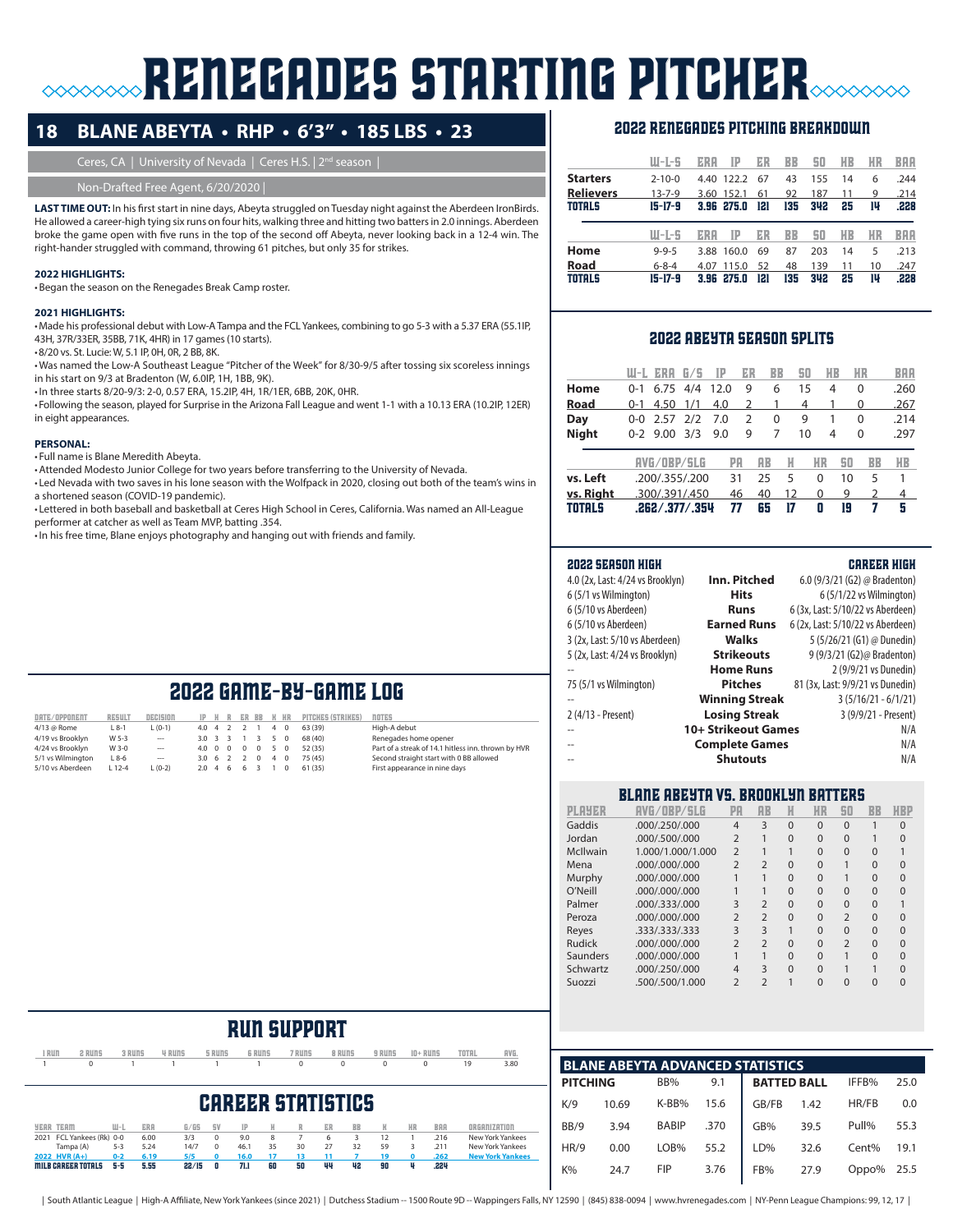# **SOOOOOOOOOOOOOOO RENEGADES BULLPEN**SOOOOOOOOOOO

| <b>PITCHER</b> | LAST PEN OUTING | DEC          | <b>IP</b> |                          |              | ER   | <b>RR</b> | - 50 | RETIRED/I <sup>ST</sup> BF | <b>IR/SCORED</b> | SAVES/OPP      | $IM. - HIGH$            | STRIKEOUTS-HIGH        |
|----------------|-----------------|--------------|-----------|--------------------------|--------------|------|-----------|------|----------------------------|------------------|----------------|-------------------------|------------------------|
| Alvarez        | 4/24 vs BRK     | H(1)         | 1.0       |                          |              |      |           |      | 4/5                        | 3/2              | 1/2            | 3.0 - $4/12$ @ ROM      | 5 - 4/20 vs BRK        |
| Blanton        | $5/14$ vs ABD   | $L(0-1)$ 1.2 |           |                          | 4            |      |           |      | 3/8                        | 5/2              | 1/2            | $2.0 - 4/17$ @ ROM      | $3 - 2x$ , 5/14 vs ABD |
| Correa         | $5/13$ vs ABD   | $\cdots$     | 2.0       | 0                        |              |      | 0         | 4    | 4/7                        | 2/2              | -/-            | 2.0 - 5x, 5/13 vs ABD   | 6 - 4/29 vs WIL        |
| <b>Díaz</b>    | 5/15 vs ABD     | $L(2-1)$ 1.2 |           |                          |              |      |           |      | 8/11                       | 6/2              | $-/-$          | $2.0 - 2x, 5/12$ vs ABD | 3 - 2x, 5/12 vs ABD    |
| Gomez          | ---             |              |           |                          |              |      |           |      | $-/-$                      | $-/-$            | $-/-$          | $- -$                   | $- -$                  |
| Mauricio       | $5/15$ vs ABD   | $---$        | 1.2       |                          |              |      |           |      | 4/10                       | 6/3              | 1/1            | $2.0 - 2x, 5/11$ vs ABD | $3 - 2x$ , 5/15 vs ABD |
| Muñoz          | 5/15 vs ABD     | $---$        | l O       |                          |              |      |           |      | 5/8                        | 4/1              | $-/-$          | 4.0 - 4/28 vs WIL       | $4 - 4/28$ vs WIL      |
| Myatt          | $5/14$ vs ABD   | $---$        |           |                          |              |      |           |      | 7/9                        | 3/0              | 1/1            | $3.0 - 4/23$ vs BRK     | 5 - 4/20 vs BRK        |
| Ruegger        | $5/13$ vs ABD   | $---$        |           |                          |              |      |           |      | 3/4                        | 5/3              | $-/-$          | $2.1 - 5/13$ vs ABD     | 2 - 2x, 5/13 vs ABD    |
| <b>TOTALS</b>  | <b>3.60 ERA</b> | 13-7         | 152.1     | $\overline{\phantom{a}}$ | $\mathbf{u}$ | -GI. | 92        | 187  | $55/89$ (61.8%)            | 44/16 (36.4%)    | $9/13(75.0\%)$ |                         |                        |

| (13 • NELSON ALVAREZ • RHP                                                                                                                        | 33.3 K%    23.8 BB%    5.23 FIP                                                                                                                                                                 |                     | <b>8 • ALEX MAURICIO • RHP</b>                                                                                                                                                                          |               | 24.3 K%    14.9 BB%    5.92 FIP)                                                                     |
|---------------------------------------------------------------------------------------------------------------------------------------------------|-------------------------------------------------------------------------------------------------------------------------------------------------------------------------------------------------|---------------------|---------------------------------------------------------------------------------------------------------------------------------------------------------------------------------------------------------|---------------|------------------------------------------------------------------------------------------------------|
| vs. ALL: . 194                                                                                                                                    | vs. LHB: .250                                                                                                                                                                                   | vs. RHB: . 158      | vs. ALL: .311                                                                                                                                                                                           | vs. LHB: .400 | <b>vs. RHB: .250</b>                                                                                 |
| 43H, 43R/38ER, 32BB, 41K, 9HR) in 30 appearances out of the bullpen.                                                                              | • Spent the entire season with High-A Hudson Valley in 2021, going 3-2 with an 8.55 ERA (40.0IP,<br>• Pitched a season-high 3.1 innings on July 29 vs. Wilmington, allowing 3H, OR, 3BB, OK and |                     | . Did not play professional baseball in 2021, voluntarily retired following the 2019 season.<br>• Pitched in one game in 2019, with Charleston on May 28, allowing seven runs in 1.1 IP vs<br>Columbia. |               |                                                                                                      |
| earning his lone save of the season.                                                                                                              | • Pitched one season at USF (2019) after transferring from Miami Dade College (2017-18).                                                                                                        |                     | . Was a two-way player at Norfolk State University, playing third base and shortstop in addition to<br>pitching.                                                                                        |               |                                                                                                      |
| out 43 in 35.1IP                                                                                                                                  | • Led USF in saves (8) in his lone season with the program, making 23 appearances and striking                                                                                                  |                     | • As a junior at NSU in 2017, hit .345/.427/.528 with 17 doubles, and was 4-4 on the mound with a<br>3.49 ERA.                                                                                          |               |                                                                                                      |
| San Diego Padres in the 23rd round of the 2018 Draft, but did not sign.                                                                           | Originally drafted by the Cleveland Guardians in the 27th round of the 2016 MLB Draft and the                                                                                                   |                     | 37 • JHONATAN MUÑOZ • RHP                                                                                                                                                                               |               | 20.8 K%    9.7 BB%    5.29 FIP)                                                                      |
| <b>10 • BRYAN BLANTON • RHP</b>                                                                                                                   |                                                                                                                                                                                                 |                     | vs. ALL: .250, 1 HR                                                                                                                                                                                     | vs. LHB: .391 | vs. RHB: . 162, 1 HR                                                                                 |
|                                                                                                                                                   | 19.3 K%    21.1 BB%    7.09 FIP                                                                                                                                                                 |                     | . Went 7-3 with a 4.37 ERA (59.2 IP, 54 H, 36 R/29 ER, 9 HR, 39 BB, 75 K) in 23 games (nine starts)                                                                                                     |               |                                                                                                      |
| <b>vs. ALL: .326, 1 HR</b>                                                                                                                        | vs. LHB: .286<br>• Split time between Short-Season A Staten Island, Low-A Charleston and High-A Tampa in 2019.                                                                                  | vs. RHB: .364, 1 HR | with Low-A Tampa in 2021.<br>. Won his last five decisions of the season and was not charged with a loss after June 26.                                                                                 |               |                                                                                                      |
|                                                                                                                                                   | . In first three outings with the Tarpons, combined for 7.1 innings of three-hit, one run ball.                                                                                                 |                     | -8/17-9/19: 3-0, 1.50 ERA, 18.0IP, 14H, 3R/3ER, 13BB, 23K, 0HR in seven appearances (one start).                                                                                                        |               |                                                                                                      |
|                                                                                                                                                   | • After reassignment to Staten Island on 7/27, went 1-0 with 2.08 ERA in 10 appearances, holding                                                                                                |                     | . In 2019 with Rookie-level Pulaski, ranked second in the Appalachian League in IP (56.2), tied for                                                                                                     |               |                                                                                                      |
| • Spent three seasons at Catawba College (N.C.).                                                                                                  | opponents to .148 batting average and posting 14.01 K/9 (17.1lP, 9 H, 4ER, 9 BB, 27 K).                                                                                                         |                     | second in strikeouts (68) and tied for fifth in wins (5).                                                                                                                                               |               |                                                                                                      |
| • As a junior, went 1-0 with 14 saves, a 2.70 ERA (33.1IP, 10ER) and 50K.                                                                         |                                                                                                                                                                                                 |                     | 23 • TANNER MYATT • RHP                                                                                                                                                                                 |               | 37.7 K%    20.8 BB%    4.13 FIP                                                                      |
|                                                                                                                                                   |                                                                                                                                                                                                 |                     | vs. ALL: .098, 1 HR                                                                                                                                                                                     | vs. LHB: .231 | vs. RHB: 1-28, 1 HR                                                                                  |
| 32 • NELVIN CORREA • RHP                                                                                                                          | 30.8 K%    9.6 BB%    3.21 FIP                                                                                                                                                                  |                     | • Allowed a HR to Casey Martin on 5/4 at Jersey Shore that was his first home run allowed since                                                                                                         |               |                                                                                                      |
| vs. ALL: . 191                                                                                                                                    | vs. LHB: . 105                                                                                                                                                                                  | vs. RHB: .250       | 2018, a span of 71 innings.                                                                                                                                                                             |               |                                                                                                      |
|                                                                                                                                                   | • Split the year between Low-A Tampa and High-A Hudson Valley in 2021, combining to go 5-2                                                                                                      |                     | • Spent the season with Low-A Tampa and High-A Hudson Valley in 2021, combining to go 1-0                                                                                                               |               |                                                                                                      |
| with a 2.59 ERA (59.0IP, 47H, 20R/17ER/27BB, 62K, 5HR).                                                                                           |                                                                                                                                                                                                 |                     | with a 5.40 ERA and 1SV (18.1IP, 10H, 12R/11ER, 16BB, 25K, 0HR) in 15 appearances.                                                                                                                      |               |                                                                                                      |
|                                                                                                                                                   | • Did not allow an earned run in his final eight appearances with Low-A Tampa from 7/4 - 8/4: 3-0,                                                                                              |                     | • Allowed only one earned run in six appearances with Tampa before a season-ending injury in                                                                                                            |               |                                                                                                      |
| 2SV, 17.0IP, 8H, 1R/0ER, 7BB, 18K, 0 HR.<br>• Allowed 7ER in 0.2 IP on 8/18 vs. Brooklyn Cyclones.                                                |                                                                                                                                                                                                 |                     | July.<br>•Placed on the 7-day I.L. by Tampa on 7/10, transferred to the 60-day I.L. on 7/22.                                                                                                            |               |                                                                                                      |
|                                                                                                                                                   | . Final 7 games with High-A Hudson Valley after (8/24-9/18): 0.82 ERA, 11.0 IP, 9 H, 1 R/1 ER, 9 BB,                                                                                            |                     | • After the season, pitched in the Arizona Fall League with Surprise, going 0-0 with a 13.50 ERA                                                                                                        |               |                                                                                                      |
| 10 K, 1 HR.                                                                                                                                       |                                                                                                                                                                                                 |                     | and 1SV (6.0IP, 8H, 10R/9ER, 13BB, 9K, 4HR) in eight appearances.                                                                                                                                       |               |                                                                                                      |
| • Ted for fifth among Yankees minor leaguers with five saves.                                                                                     |                                                                                                                                                                                                 |                     | . Pitched two seasons (2017-18) at Florence-Darlington Technical College (S.C.).                                                                                                                        |               |                                                                                                      |
|                                                                                                                                                   |                                                                                                                                                                                                 |                     | Had committed to play at the College of Charleston (S.C.) before signing with the Yankees.                                                                                                              |               |                                                                                                      |
| 35 • WELLINGTON DIAZ • RHP                                                                                                                        | 24.2 K%    16.1 BB%    5.32 FIP                                                                                                                                                                 |                     |                                                                                                                                                                                                         |               |                                                                                                      |
| vs. ALL: .255, 2 HR                                                                                                                               | vs. LHB: . 261                                                                                                                                                                                  | vs. RHB: .250, 2 HR | 31 . CHARLIE RUEGGER . RHP                                                                                                                                                                              |               | 17.2 K%    17.2 BB%    6.27 FIP                                                                      |
|                                                                                                                                                   | • Threw a slider on 4/19 vs. Brooklyn that was called the "Nastiest Pitch of the Season" by MiLB.                                                                                               |                     | vs. ALL: .273                                                                                                                                                                                           | vs. LHB: .333 | vs. RHB: . 200                                                                                       |
| com's Tyler Maun and went viral on social media for its late, two-plane break.                                                                    |                                                                                                                                                                                                 |                     | •Began the season with the Double-A Somerset Patriots, appearing in 3 G and going 0-0 with a                                                                                                            |               |                                                                                                      |
|                                                                                                                                                   | • Spent the entire season with Low-A Tampa in 2021, posting a 4-3 record with a 5.17 ERA and 2SV                                                                                                |                     | 15.00 ERA (5 ER/3.0 IP), 6 H, 2 BB, 5 K, 2.67 WHIP, .400 BAA.                                                                                                                                           |               |                                                                                                      |
| (38.1IP, 29H, 23R/22ER, 27BB, 53K, 5HR) in 27 appearances.                                                                                        |                                                                                                                                                                                                 |                     | • Spent all of 2021 with Hudson Valley, going 6-4 with a 6.80 ERA (36 ER/47.2 IP) in 33 appearances                                                                                                     |               |                                                                                                      |
| . Final three appearances of the season: 0-0, 1SV, 5.1IP, 3H, 1R/0ER, 2BB, 13K.<br>• Posted a career-best 12.4 strikeouts per nine ratio in 2021. |                                                                                                                                                                                                 |                     | out of the bullpen -- 61 H, 42 R, 22 BB, 53 K, 1.74 WHIP, .299 BAA. Led the team in appearances.<br>• Pitched three seasons at Stevens Institute of Technology (Hoboken, NJ). Across 41 career games    |               |                                                                                                      |
|                                                                                                                                                   |                                                                                                                                                                                                 |                     |                                                                                                                                                                                                         |               | (12 starts), he went 11-3 with a 3.25 ERA and 142 strikeouts in 133.0 innings pitched. Fourth player |
| 34 • CARLOS GOMEZ • RHP                                                                                                                           | -- K%<br>$BB\%$                                                                                                                                                                                 | -.-- FIP            | in Stevens program history to play affiliated ball.                                                                                                                                                     |               |                                                                                                      |
| <b>vs. ALL: ---</b>                                                                                                                               | vs. LHB: ---                                                                                                                                                                                    | <b>vs. RHB: --</b>  | • Focused on completing quantitative finance degree at Stevens to set up post-baseball career in                                                                                                        |               |                                                                                                      |
|                                                                                                                                                   | •Began the season with Single-A Tampa, was promoted to Hudson Valley on May 17. Was 1-0 with                                                                                                    |                     | business.                                                                                                                                                                                               |               |                                                                                                      |
|                                                                                                                                                   | a 1.42 ERA (3 ER/19.0 IP), 12 H, 7 BB, 30 K, .171 BAA in 9 games to start the season.                                                                                                           |                     | •Dual-sport athlete captained the baseball team at Whippany Park HS (NJ) and also played<br>basketball.                                                                                                 |               |                                                                                                      |
|                                                                                                                                                   | • Split the 2021 season with FCL Yankees and Single-A Tampa, combining to go 2-1 with a 3.49                                                                                                    |                     |                                                                                                                                                                                                         |               |                                                                                                      |
| ERA (11 ER/28.1 IP), 19 H, 19 BB, 41 K, .184 BAA in 12 games.                                                                                     |                                                                                                                                                                                                 |                     |                                                                                                                                                                                                         |               |                                                                                                      |
|                                                                                                                                                   | • Signed by the Yankees as a non-drafed free agent on April 12, 2018, two months shy of his 20th                                                                                                |                     |                                                                                                                                                                                                         |               |                                                                                                      |
| birthday.                                                                                                                                         |                                                                                                                                                                                                 |                     |                                                                                                                                                                                                         |               |                                                                                                      |
|                                                                                                                                                   |                                                                                                                                                                                                 |                     |                                                                                                                                                                                                         |               |                                                                                                      |
|                                                                                                                                                   |                                                                                                                                                                                                 |                     |                                                                                                                                                                                                         |               |                                                                                                      |
|                                                                                                                                                   |                                                                                                                                                                                                 |                     |                                                                                                                                                                                                         |               |                                                                                                      |
|                                                                                                                                                   |                                                                                                                                                                                                 |                     |                                                                                                                                                                                                         |               |                                                                                                      |
|                                                                                                                                                   |                                                                                                                                                                                                 |                     |                                                                                                                                                                                                         |               |                                                                                                      |
|                                                                                                                                                   |                                                                                                                                                                                                 |                     |                                                                                                                                                                                                         |               |                                                                                                      |
|                                                                                                                                                   |                                                                                                                                                                                                 |                     |                                                                                                                                                                                                         |               |                                                                                                      |
|                                                                                                                                                   |                                                                                                                                                                                                 |                     |                                                                                                                                                                                                         |               |                                                                                                      |
|                                                                                                                                                   |                                                                                                                                                                                                 |                     |                                                                                                                                                                                                         |               |                                                                                                      |
|                                                                                                                                                   |                                                                                                                                                                                                 |                     |                                                                                                                                                                                                         |               |                                                                                                      |
|                                                                                                                                                   |                                                                                                                                                                                                 |                     |                                                                                                                                                                                                         |               |                                                                                                      |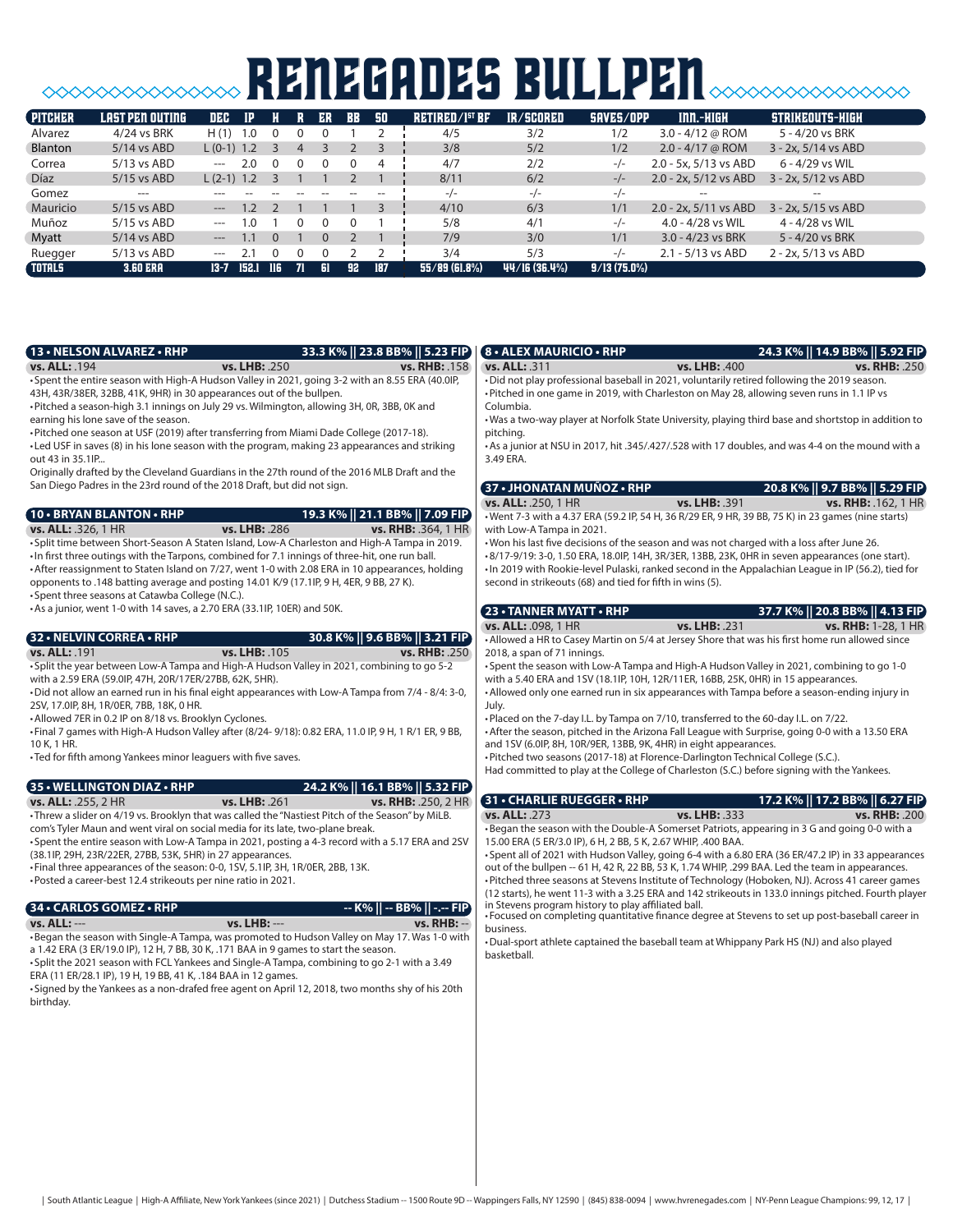# RENEGADES hitters **5 • CARLOS NARVAEZ • C .324 wOBA, 91 wRC+**

#### **4 • COOPER BOWMAN • INF**

**On-Base Str:** 4 (3-15, 2 R, 2 2B, HR, 3 RBI, 3 BB, 3 K) **Last Series:** 3-23, 2 R, 2 2B, HR, 3 RBI, 4 BB, 7 K **Last Game:** 1-4, R, 2B, BB, K **Homestand:** 3-23, 2 R, 2 2B, HR, 3 RBI, 4 BB, 7 K

**Hit Streak:** 1 (1-4, R, 2B, BB, K) **'22 High:** 4 (6-15, 3 R, 3 2B, HR, 3 RBI, 4 BB, 4 K)

**vs. RHP:** .230, 3 HR **vs. LHP:** .235

•Had an 11-game on-base streak to start the season, snapped on 4/23 vs Brooklyn. Including the last game of 2021, hit: .255/.383/.375 (12-for-47, 9 R, 3 2B, 2 HR, 9 RBI, 10 BB, 12 K, HBP) •Made his professional debut with the FCL Yankees and Low-A Tampa in 2021.

•Combined to hit .255 (26-for-102) with 20R, 9 doubles, 1 triple, 4HR, 23RBI, 11BB and 13SB. •8/21 & 8/22 vs. St. Lucie: 3-for-9, 2R, 1 double, 2HR, 9RBIs, 1SB.

• Eight-game hitting streak from 8/18-8/28/2021: .333 AVG/.417 OBP/.800 SLG (10-for-30), 5 doubles, 3HR, 13RBI, 2BB, 5K, 3SB.

•In his only season at Louisville in 2021, batted .293 (56-for-191) with 8HR and 22RBI.

•His 20 stolen bases ranked second in the ACC.

•Played two seasons at Iowa Western Community College before transferring to Louisville. •Was named All-ACC Second Team at Louisville.

| $9 \cdot$ PAT DEMARCO $\cdot$ OF   | $.243$ wOBA, 40 wRC+                          |
|------------------------------------|-----------------------------------------------|
| <b>Hit Streak:</b> 1 (3-4, 2B, K)  | $'22$ High: 4 (6-16, 2B, RBI, 4 K)            |
| <b>On-Base Str:</b> 1 (3-4, 2B, K) | <b>Last Series:</b> 4-18, 3 R, 2 2B, RBI, 6 K |
| <b>Last Game: 3-4, 2B, K</b>       | <b>Homestand:</b> 4-18, 3 R, 2 2B, RBI, 6 K   |
| <b>vs. RHP: .250</b>               | <b>vs. LHP: . 100</b>                         |

•Had his third career four-hit game on Opening Night (4/8) in Greenville, going 4-for-4 with a run scored and an RBI while batting ninth.

• Split 2021 with Low-A Tampa and the Renegades... Promoted to High-A on 7/13 after posting strong .274AVG/.388OBP/.464SLG (.852 OPS) in 48 games with the Tarpons.

•After 1-for-16 series at Brooklyn (8/4 – 8/8), came on strong in August with the Renegades, hitting .327 (.965 OPS) with 3 HR and 5 RBI in final 13 games of the month.

• Started professional career with Short Season-A Staten Island in 2019.

•Despite starting only 4-for-33 (.121), jacked three home runs in first nine games.

•Played two seasons at Vanderbilt (2018-19), where he was a Collegiate Baseball Freshman All-American in 2018.

•Was a member of Vanderbilt's 2019 College World Series championship team, batting .289 (13 for-45) during the NCAA tournament, including a game-winning RBI double in the ninth inning vs. Louisville on 6/21 to clinch the CWS finals appearance.

| 36 • TYLER HARDMAN • INF                                                                                                                                                                         | .280 wOBA, 63 wRC+                                       |
|--------------------------------------------------------------------------------------------------------------------------------------------------------------------------------------------------|----------------------------------------------------------|
| <b>Hit Streak:</b> 2 (3-9, R, HR, 2 RBI, BB, K)                                                                                                                                                  | <b>'22 High:</b> 3 (4-12, R, HR, 5 RBI, BB, K)           |
| <b>On-Base Str:</b> 2 (3-9, R, HR, 2 RBI, BB, K)                                                                                                                                                 | Last Series: 4-19, 2 R, 2 HR, 5 RBI, 3 BB, 5 K, HBP      |
| Last Game: 2-4, BB                                                                                                                                                                               | <b>Homestand:</b> 4-19, 2 R, 2 HR, 5 RBI, 3 BB, 5 K, HBP |
| vs. RHP: . 182, 2 HR                                                                                                                                                                             | vs. LHP: . 190, 1 HR                                     |
| •Hit a go-ahead, pinch-hit, two-run home run on 5/12 off Aberdeen's Nick Roth in a 6-5 win. It                                                                                                   |                                                          |
| was the first pinch-hit home run hit by a Renegade in the Portal Era (2005 - Present).                                                                                                           |                                                          |
| •Made his professional debut in 2021, batting .243/.311/.421 (26-for-107) with 20R, 7 doubles,                                                                                                   |                                                          |
| 4HR, 19RBI and 10BB in 33 combined games with the FCL Yankees and Low-A Tampa.                                                                                                                   |                                                          |
| . Went 0-for-12 in his first four games with Tampa, then hit .400/.467/.640 (10-for-25) with 10R, 3                                                                                              |                                                          |
| doubles, 1HR, 7RBIs and 2BB in his next seven.                                                                                                                                                   |                                                          |
| • As a redshirt junior with the University of Oklahoma, led the Big-12 with a .397(89-for-224)<br>batting average to go along with 49R, 19 doubles, 2 triples, 12HR, 49RBI and 34BB in 55 games. |                                                          |
| • Was a First Team All-Big 12 selection and earned First Team All-America honors by the NCBWA                                                                                                    |                                                          |
| (National Collegiate Baseball Writers Association), ABCA (American Baseball Coaches                                                                                                              |                                                          |
| Association) and Perfect Game.                                                                                                                                                                   |                                                          |
| • Was also named one of four finalists for the Bobby Bragan Collegiate Slugger Award,                                                                                                            |                                                          |
| recognizing the best hitter in Division I programs throughout Arkansas, Louisiana, New Mexico,                                                                                                   |                                                          |
| Oklahoma and Texas.                                                                                                                                                                              |                                                          |
|                                                                                                                                                                                                  |                                                          |
| 14 · SPENCER HENSON · INF                                                                                                                                                                        | .225 wOBA, 28 wRC+                                       |
| <b>Hit Streak: -1 (0-4)</b>                                                                                                                                                                      | $'22$ High: 2 (3-8, 2 R, HR, 3 RBI, 2 K)                 |
| <b>On-Base Str: -1 (0-4)</b>                                                                                                                                                                     | Last Series: 4-10, 3 R, 2B, 3B, HR, 3 RBI, BB, K         |
| Last Game: 0-4                                                                                                                                                                                   | Homestand: 4-10, 3 R, 2B, 3B, HR, 3 RBI, BB, K           |
| vs. RHP: . 143, 2 HR                                                                                                                                                                             | vs. LHP: . 163                                           |
| • Snapped an 0-for-22 skid on 5/4 at Jersey Shore with a ninth inning single.                                                                                                                    |                                                          |
| •Only played in four games for Low-A Tampa in 2021 before season-ending lat injury.                                                                                                              |                                                          |
| $\cdot$ In final two games (5/6 – 5/7) of series vs. Dunedin, went 4-for-7 with 2 HR and 7 RBI,                                                                                                  |                                                          |
| homering in each game.                                                                                                                                                                           |                                                          |

•Placed on 7-day injured list on 5/13 and 60-day injured list on 5/25, ending his season.

• Split time between Rookie-level Pulaski and Short-Season A Staten Island in 2019.

• Earned promotion to Staten Island on 7/9 after homering in three of his final five games with Pulaski, going 7-for-18 (.389) with five walks (1.633 OPS).

•Played three seasons (2017-19) at Oral Roberts (Okla.) University, winning the Summit League Triple Crown in each of his final two seasons.

• Was also named the 2019 Summit League "Player of the Year" after slashing .362/.509/.768 (64-for-177) with 46R, 11 doubles, 2 triples, 19HR, 51RBI, 51BB and 2SB in 50 games.

**Hit Streak:** 1 (1-3, R, 2B, HBP **'22 High:** 3 (4-11, 2 R, 2B, HR, 2 RBI, BB, K) **On-Base Str:** 1 (1-3, R, 2B, HBP) **Last Series:** 1-8, R, 2B, 2 BB, 2 K, HBP **Homestand:** 1-8, R, 2B, 2 BB, 2 K, HBP **vs. RHP:** .250, 2 HR **vs. LHP:** 0-13

•In 76 games between Low-A Tampa and High-A Hudson Valley in 2021, batted .253/.373/.391 (66-for-261) with 53R, 9 doubles, 9HR, 43RBI and 3SB

•Hit .417/.482/.542 (10-for-24) with 6R, 1HR, 5RBI, 3BB, 7K in the last seven games of the season with Hudson Valley.

| <b>24 • JAMES NELSON • INF</b>                                                                                        | .313 wOBA, 84 wRC+                                |
|-----------------------------------------------------------------------------------------------------------------------|---------------------------------------------------|
| <b>Hit Streak:</b> 1 (1-4, 2B, BB, K)                                                                                 | $'22$ High: 3 (4-11, 3 R, 2 2B, 5 RBI, 2 BB, 2 K) |
| <b>On-Base Str:</b> 1 (1-4, 2B, BB, K)                                                                                | <b>Last Series: 1-12, R, 2B, BB, 4 K</b>          |
| <b>Last Game: 1-4, 2B, BB, K</b>                                                                                      | <b>Homestand:</b> 1-12, R, 2B, BB, 4 K            |
| vs. RHP: 154                                                                                                          | <b>vs. LHP: 3-5</b>                               |
| <b>Registered</b> List on April 18, and the season with Double-A Somercet Placed on the 7-day Injured List on April 8 |                                                   |

•Began the season with Double-A Somerset... Placed on the 7-day Injured List on April 8, activated on April 15... Hit .000/.375/.000 in 2 G with Somerset (0-for-5, 2 BB, 2 K).

**•** In 77 games with the Renegades, Nelson batted .246/.319/.359 (68-for-276) with 33 R, 13 2B, 6 HR, 40 RBI and 16 SB.

• Set the Renegades franchise record for most games played in a single season (77) in 2021. •Was named a South Atlantic League Mid-Season and Postseason All-Star in 2017 while playing with Greensboro.

•Was named a 2017 MiLB.com Organization All-Star with the Marlins.

•Played one season at Cisco (Tex.) College… graduated from Redan (Ga.) H.S. in 2015. •Was selected by Boston in the 18th round of the 2015 First-Year Player Draft but did not sign.

| <b>1 • AARON PALENSKY • OF</b>           | .237 wOBA, 37 wRC+                                       |
|------------------------------------------|----------------------------------------------------------|
| <b>Hit Streak: -5 (0-15, R, BB, 8 K)</b> | <b>'22 High:</b> 4 (3-11, 2 R, 2B, HR, 2 RBI, 2 BB, 3 K) |
| <b>On-Base Str: -1 (0-4, 3 K)</b>        | <b>Last Series: 0-9, R, BB, 4 K</b>                      |
| Last Game: DNP                           | <b>Homestand: 0-9, R, BB, 4 K</b>                        |
| <b>vs. RHP: .128, 1 HR</b>               | vs. LHP: . 167                                           |
|                                          |                                                          |

• Started his professional career with Double-A Somerset in 2021, where he hit safely in nine of SAfter 6/6, only drove in four runs over final 25 games, hitting .151 (.586 OPS) and striking out 28 times in 73 AB.

•Played one season at Southeast Community College (Neb.) in 2018 before transferring to Unviversity of Nebraska, where he played two seasons (2019-20).

•Batted .316 (87-for-275) with 58R, 16 doubles, 2 triples, 11HR, 54RBI and 45BB in 71 career games with the Cornhuskers.

•As a sophomore in 2019, led the team in batting average (.320), hits (71), runs scored (43), home runs (7) and total bases (107), and tied for first in doubles (11) and triples (two).

| 25 • EVERSON PEREIRA • OF            | .310 wOBA, 83 wRC+                                                                           |
|--------------------------------------|----------------------------------------------------------------------------------------------|
| <b>Hit Streak:</b> 1 (1-4, BB, 3 K)  | '22 High: 5 (7-20, R, RBI, BB, 3 K)                                                          |
| <b>On-Base Str:</b> 1 (1-4, BB, 3 K) | <b>Las Series: 2-20, 2 R, 2 BB, 9 K, HBP</b>                                                 |
| Last Game: DNP                       | <b>Homestand: 2-20, 2 R, 2 BB, 9 K, HBP</b>                                                  |
| <b>vs. RHP: .250, 1 HR</b>           | vs. LHP: .208                                                                                |
|                                      | $-$ Had a nine-game on-base streak to begin the season $(1/8-17)$ 301/500/576 15-for-37 13 R |

begin the season (4/8-17): .394/.500/.576, 15-for-37, 13 R, 2B, 3B, 2 HR, 7 RBI, 8 BB, 11 K.

•Had a 12-game on-base streak from April 20-May 5, during which he hit .244 (11-45, 5 R, 3B, 4 RBI, 5 BB, 13 K)

•Played 27 games for the Renegades in 2021, hitting 14 home runs.

• Low-A Southeast Player of the Week 7/5-7/11 (9-for-18, 2HR, 9RBI)

• Finished third on team with his 14 HR, and lead the team with .676 slugging percentage and 1.030 OPS.

• Three home run game 9/5 @ Greensboro Grasshoppers, career high, first career multi-homer game...Had a 31-game on-base streak from 7/9 to 8/12.

• Entered 2021 ranked as No. 19 (Baseball America), No. 17 (MLB Pipeline) and No. 18 (Fangraphs) Yankees' prospect.

• Five-hit performance 8/12 vs. Jersey Shore BlueClaws (career high).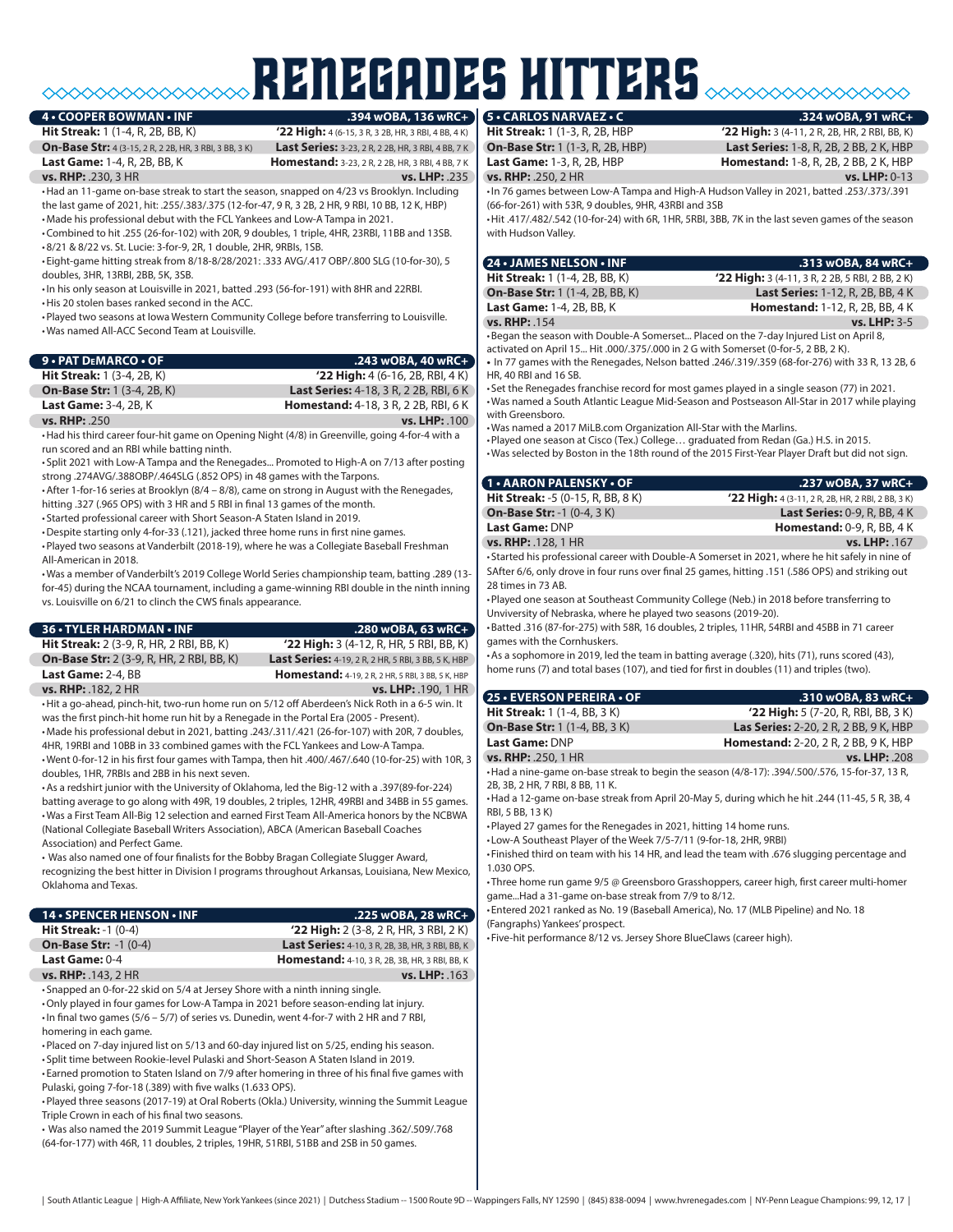# **RENEGADES HITTERS 1245 wOBA**

| 22 • CRISTIAN PEREZ • INF                 |                                    | .069 wOBA, -69 wRC+ 11 . EDUARDO TORREALBA . INF     |
|-------------------------------------------|------------------------------------|------------------------------------------------------|
| <b>Hit Streak: -5 (0-16, R, 8 K)</b>      |                                    | '21 High: $2(2-7, K)$   Hit Streak: -1 (0-4, K)      |
| <b>On-Base Str: -5 (0-16, R, 8 K)</b>     |                                    | <b>Last Series: 0-3, K Con-Base Str: -1 (0-4, K)</b> |
| Last Game: DNP                            | Homestand: 0-3, K   Last Game: DNP |                                                      |
| <b>vs. RHP: .087</b>                      | $vs. LHP: 0-4$                     | <b>vs. RHP: .273</b>                                 |
| $\sim$ $\sim$ $\sim$ $\sim$ $\sim$ $\sim$ |                                    |                                                      |

•Began the year with Triple-A Scranton/Wilkes-Barre... hit .125/.222/.125 in 3 G (1-for-8, 1 R, 1 BB, 4 K, 1-for-1 SB).

• Split the 2021 season between the Renegades, Double-A Somerset and Triple-A Scranton/ Wilkes-Barre, combining to hit .218/.300/.276 in 59 G (37-for-170), with 7 2B, 1 HR, 13 RBI, 17 BB, 30 K, 8-for-8 SB).

•Acquired by the Yankees from the Kansas City Royals in exchange for RHP Chance Adams on 12/23/2019.

•Originally signed by Kansas City as a non-drafted free agent on 10/13/2015, 13 days before his 17th birthday.

•Hit .252/.290/.285 in 117 G with 11 2B, 1 3B, 42 RBI in 389 AB with A-Adv. Wilmington in 2019.

| 19 • ALDENIS SÁNCHEZ • OF                         | .323 wOBA, 91 wRC+               |
|---------------------------------------------------|----------------------------------|
| <b>Hit Streak:</b> $1(1-4, K)$                    | $'22$ High: 4 (6-15, 2 RBI, 4 K) |
| <b>On-Base Str:</b> 8 (6-23, 3 R, RBI, 6 BB, 7 K) | <b>Series: 2-10, BB, 5 K</b>     |
| Last Game: 1-4, K                                 | <b>Homestand: 2-10, BB, 5 K</b>  |
| <b>vs. RHP: .231</b>                              | vs. LHP: .261, 1 HR              |

•Had a 26-game on-base streak broken on 4/13 at Rome, dating back to 7/13/21: 37-for-92 (.402 AVG), 20 R, 8 2B, 2 HR, 17 RBI, 14 BB, 20 K, 4 HBP.

•Promoted to Low-A Tampa on 7/13/21 after only seven at-bats in Florida Complex League.

•In 23 games with the Tarpons, slashed a torrent .413/.500/.588 with 2 HR and 15 RBI.

• Successful on 13 out of 19 stolen base attempts.

•Went on immediate 13-game hitting streak after arriving in Tampa.

• Throughout duration of hitting streak, hit .469 (1.131 OPS) with 10 RBI and 7 SB. •Participated in the MLB All-Star Futures Game in 2017 and 2018, representing the World Team.

•Reached base safely in every game with the Tarpons. •Acquired by the Yankees from Tampa Bay in exchange for INF Mike Ford on July 1, 2021.

•Was originally signed by the Rays as a non-drafted free agent on August 12, 2016.

**3 • TREY SWEENEY • INF (L) .316 wOBA, 86 wRC+ Hit Streak:** 1 (1-5, 2 K) **'22 High:** 4 (7-19, 7 R, 2B, 3B, 2 HR, 5 RBI, 3 BB, 4 K, HBP) **On-Base Str:** 3 (2-12, 2 BB, 5 K) **Last Series:** 3-22, 2 BB, 8 K **Last Game:** 1-5, 2 K<br> **vs. RHP:** .185, 2 HR<br> **vs. LHP:** .259, 1 HR **vs. LHP: .259, 1 HR** 

•Hit the first pitch of the year for a home run on 4/8 at Greenville off of Brian Van Belle.

•Placed on the 7-day I.L. on 4/19 (lower body), actiated on 4/26.

•Made his professional debut in 2021, batting .261AVG/.384OBP/.548SLG (30-for-115) with 30R, 4 doubles, 4 triples, 7HR, 14RBI and 22BB in 32 combined games with the Rookie-level FCL Yankees and Low-A Tampa Tarpons.

•In three collegiate seasons at Eastern Illinois University, hit .328/.437/.517 (134-for- 408) with 87 R, 22 doubles, 2 triples, 17 HR, 96 RBI and 72BB in 117 games.

•Played for former New York Yankees pitcher Jason Anderson at Eastern Illinois. Anderson also pitched for the Mets and Cleveland from 2003-05.

•In 2021, batted .382/.522/.712 (65-for-170) with 52R, 10 doubles, 2 triples, 14 HR, 58 RBI and 46 BB (a single season school record) in 48 games.

•Ohio Valley Conference Player of the Year, becoming just fourth player in program history to earn the award.

•Just third player from E. Illinois to be selected in the first round of the First-Year Player Draft.

**22 High:** 5 (7-16, 2 R, 2B, 3B, 4 RBI, 2 BB, K) **Last Series:** 1-8, 2 RBI, 3 K **Homestand: 1-8, 2 RBI, 3 K vs. RHP:** .273 **vs. LHP:** .400

•Committed career-high 3 errors, including two in the first inning 4/17 at Rome. • Split the 2021 season between High-A Hudson Valley, Low-A Tampa and Double-A Somerset, combining to hit .299 (63-for-211) with 33 R, 4 2B, 1 3B, 4 HR, 25 RBI, 18 BB and 9 SB in 65 G. •After heading back to Low-A Tampa on 7/13, hit .310 with 1 HR and 12 RBI across 13 games. •In brief stint back in Hudson Valley (8/5-11), hit .308 (4-for-13) with 2 RBI and 3 SB. •Over final month of his season with Hudson Valley, slashed .367AVG/.441OBP/.550SLG with 3HR, 6RBI, 7BB, 2SB in 19 games (8/2-9/17).

Plays three infield positions (2B, SS, 3B) and saw action in LF for first time in 2021.

| 33 • ERIC WAGAMAN • INF                                                                      | .432 wOBA, 160 wRC+                                    |
|----------------------------------------------------------------------------------------------|--------------------------------------------------------|
| <b>Hit Streak: -1 (0-3, BB, K)</b>                                                           | '22 High: 3 (4-10, 2 R, 2B, HR, 3 RBI, 2 BB, 2 K, HBP) |
| <b>On-Base Str:</b> 10 (7-28, 3 R, 2 2B, HR, 3 RBI, 11 BB, 6 K, HBP)                         | Last Series: 2-9, 2B, 3 BB, K                          |
| Last Game: DNP                                                                               | <b>Homestand:</b> 2-9, 2B, 3 BB, K                     |
| vs. RHP: .278, 1 HR                                                                          | vs. LHP: .200                                          |
| . Began the season with the Double-A Somerset Patriots on the Development List, added to the |                                                        |
| Renegades on 4/26.                                                                           |                                                        |
| • In 78 games between High-A Hudson Valley and Low-A Tampa in 2021, hit .220 (58-for-264)    |                                                        |

with 31R, 14 2B, 3 3B, 6 HR, 34 RBI and 38 BB.

•Was named the Low-A Southeast *"*Player of the Week" for 6/21-27 after batting .571 (8-for-14), 3R, 2 doubles, 1 triple, 2HR, 9RBI and 2 BB in four games.

•Played for the late John Altobelli at Orange Coast Community College before being drafted by the Yankees in the 13th round of the 2017 MLB Draft.

#### **16 • AUSTIN WELLS • C (L) .454 wOBA, 174 wRC+ Hit Streak:** 4 (6-16, 3 R, 2B, HR, 2 RBI, 2 BB, 4 K) **'22 High:** 6 (11-19, 5 R, 2 2B, HR, 2 RBI, 7 BB, 4 K)

**On-Base Str:** 7 (10-26, 4 R, 2 2B, 2 HR, 5 RBI, 5 BB, 6 K) **Last Series:** 9-22, 4 R, 2 2B, 2 HR, 5 RBI, 5 BB, 5 K **Last Game:** 3-5, 2B, RBI, K **Homestand: 3-22, 4 R, 2 2B, 2 HR, 5 RB**, 5 RB, 5 KK **vs. RHP:** .351, 4 HR **vs. LHP:** .261, 2 HR

•Made his professional debut in 2021, hitting .264 (101-for-382) with 82 R, 23 doubles, 5 triples, 16 HR, 76 RBI, 71 BB and 16 SB in 103 games with Low-A Tampa and High-A Hudson Valley. •Ranked among Yankees minor leaguers in walks (second), runs scored (second), RBI (third),

OPS (fourth, .866), triples (tied for fourth) and extra-base hits (fifth, 44). • Following the season, played in the Arizona Fall League with Surprise, hitting

.344AVG/.456OBP/.578SLG (22-for-64) with 2 HR, 18 RBI in 18 games.

•In two seasons at Arizona, hit .357/.476/.560 (99-for-277) with 85R, 21 doubles, 7 triples, 7HR, 74RBI and 63BB in 71 games.

• Earned First Team Freshman All-American (Baseball America, D1Baseball and the NCBWA) • Fourth Yankees catcher chosen first round of the MLB First-Year Player Draft since its inception in 1965, joining Anthony Seigler (2018), David Parrish (2000) and Thurman Munson (1968).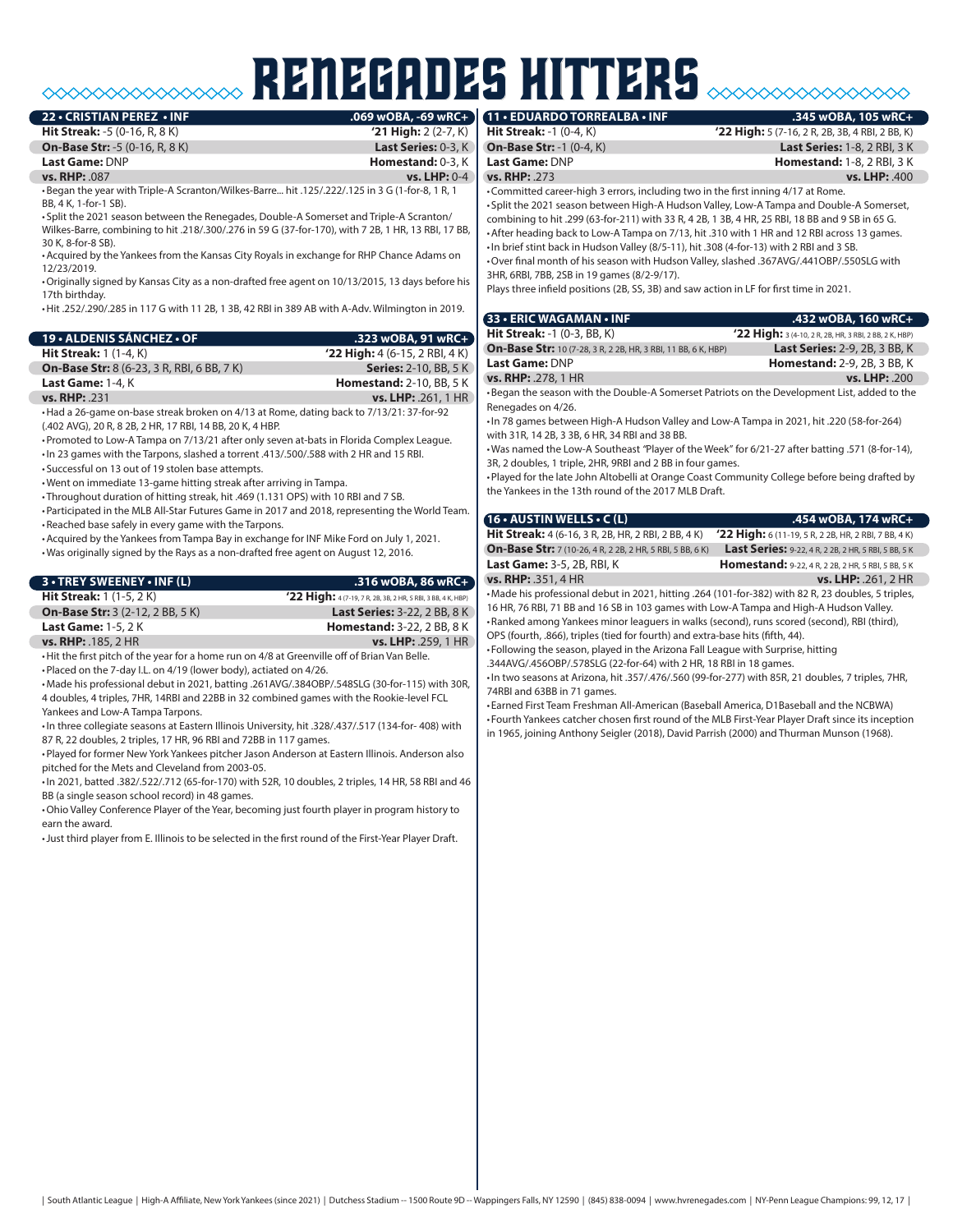# **BATTING STATISTICS**  $\infty$

# multi-hit games multi-rbi games

|                    | 2 H |  |    |    |  |  |    |
|--------------------|-----|--|----|----|--|--|----|
| Bowman, Cooper     | 4   |  | 4  | 3  |  |  |    |
| DeMarco, Pat       |     |  |    |    |  |  |    |
| Hardman, Tyler     |     |  |    |    |  |  |    |
| Henson, Spencer    |     |  |    |    |  |  |    |
| Narvaez, Carlos    |     |  |    |    |  |  |    |
| Nelson, James      |     |  |    |    |  |  |    |
| Palensky, Aaron    |     |  |    |    |  |  |    |
| Pereira, Everson   | 6   |  |    |    |  |  |    |
| Perez, Cristian    |     |  |    |    |  |  |    |
| Rumfield, T.J.     |     |  | 4  |    |  |  |    |
| Sánchez, Aldenis   |     |  | 3  |    |  |  |    |
| Sweeney, Trey      |     |  | 3  |    |  |  |    |
| Torrealba, Eduardo |     |  | 4  |    |  |  |    |
| Torres, Saul       |     |  |    |    |  |  |    |
| Wagaman, Eric      |     |  |    |    |  |  |    |
| Wells, Austin      | 5   |  | 8  |    |  |  |    |
| <b>TOTALS</b>      | 35  |  | 48 | 21 |  |  | 29 |

# **HIT STREAKS OF 8+ GAMES**<br>PLAYER G DATES H AB | AVG **PLAYER G DATES H AB AVG**<br>T.J. Rumfield 8 4/9-4/21 15 31 .484

| I<br>$15 \quad 31$<br>T.J. Rumfield<br>8 4/9-4/21 |  |  |      |
|---------------------------------------------------|--|--|------|
|                                                   |  |  | .484 |
|                                                   |  |  |      |

## ON-BASE STREAKS OF 10+ games

|                 |                  | ,,,,,,,,,,   |                   |    |            |
|-----------------|------------------|--------------|-------------------|----|------------|
| <b>PLAYER</b>   | G.               |              | DATES H+BB+HBP PA |    | <b>OBP</b> |
| Cooper Bowman   | 11               | $4/8 - 4/22$ | 22                | 52 | .423       |
| Everson Pereira |                  | 12 4/20-5/5  | 16                | 50 | .320       |
| Eric Wagaman    | 10 <sup>10</sup> | $4/27$ -Pres | 19                | 40 | .475       |
|                 |                  |              |                   |    |            |
|                 |                  |              |                   |    |            |
|                 |                  |              |                   |    |            |
|                 |                  |              |                   |    |            |
|                 |                  |              |                   |    |            |
|                 |                  |              |                   |    |            |
|                 |                  |              |                   |    |            |
|                 |                  |              |                   |    |            |
|                 |                  |              |                   |    |            |
|                 |                  |              |                   |    |            |
|                 |                  |              |                   |    |            |
|                 |                  |              |                   |    |            |
|                 |                  |              |                   |    |            |
|                 |                  |              |                   |    |            |
|                 |                  |              |                   |    |            |
|                 |                  |              |                   |    |            |
|                 |                  |              |                   |    |            |
|                 |                  |              |                   |    |            |
|                 |                  |              |                   |    |            |
|                 |                  |              |                   |    |            |
|                 |                  |              |                   |    |            |

# home run breakdown

| <b>PLAYER</b>      | <b>HR</b> | HOME                     | <b>ROAD</b> | <b>SOLO</b>              |                   |                          |                          | ou     |                          | 2 OUT                    | $7+$<br>Inn.      | TYINE | GO-AHEAD |
|--------------------|-----------|--------------------------|-------------|--------------------------|-------------------|--------------------------|--------------------------|--------|--------------------------|--------------------------|-------------------|-------|----------|
| Bowman, Cooper     | 3         |                          |             | $\hspace{0.05cm}$        |                   |                          | $\overline{\phantom{a}}$ |        | $\overline{\phantom{a}}$ |                          |                   |       | $ -$     |
| DeMarco, Pat       | $ -$      |                          |             | $\hspace{0.05cm}$        |                   |                          |                          | --     | --                       |                          | $\hspace{0.05cm}$ |       |          |
| Hardman, Tyler     |           |                          |             | $\sim$                   |                   |                          |                          | -      | $\overline{\phantom{a}}$ |                          |                   |       |          |
| Henson, Spencer    |           |                          |             |                          | $- -$             |                          | $\sim$                   |        |                          |                          | $\hspace{0.05cm}$ |       |          |
| Narvaez, Carlos    |           |                          |             |                          | $\hspace{0.05cm}$ | $\overline{\phantom{a}}$ |                          |        |                          | $\overline{\phantom{a}}$ | $\hspace{0.05cm}$ | --    |          |
| Nelson, James      |           |                          |             | -                        | --                |                          |                          |        | --                       |                          | $\hspace{0.05cm}$ |       |          |
| Palensky, Aaron    |           |                          |             |                          | $- -$             | $\overline{\phantom{a}}$ |                          |        | $\overline{\phantom{a}}$ |                          | $\hspace{0.05cm}$ |       |          |
| Pereira, Everson   |           | $ -$                     |             |                          | $\hspace{0.05cm}$ | $\overline{\phantom{a}}$ |                          |        | --                       | $\overline{\phantom{a}}$ | $\hspace{0.05cm}$ | --    | --       |
| Perez, Cristian    |           | $\overline{\phantom{a}}$ |             | $\overline{\phantom{a}}$ | --                | $\overline{\phantom{a}}$ |                          | $\sim$ | $- -$                    |                          | $\hspace{0.05cm}$ |       | --       |
| Rumfield, T.J.     |           | $ -$                     |             | $\hspace{0.05cm} -$      |                   | $\hspace{0.05cm}$        | --                       |        | --                       |                          |                   |       | --       |
| Sánchez, Aldenis   |           | $ -$                     |             |                          |                   | $\hspace{0.05cm}$        | --                       |        | --                       |                          | $\hspace{0.05cm}$ |       |          |
| Sweeney, Trey      |           |                          |             |                          | --                |                          |                          |        |                          |                          | $\hspace{0.05cm}$ |       |          |
| Torrealba, Eduardo | --        |                          |             | $\sim$                   |                   |                          |                          | --     | --                       |                          | $\hspace{0.05cm}$ |       |          |
| Torres, Saul       |           |                          |             | $\hspace{0.05cm}$        |                   |                          |                          | -      | --                       |                          | $\hspace{0.05cm}$ |       |          |
| Wagaman, Eric      |           |                          |             | $\overline{\phantom{a}}$ |                   | $\overline{\phantom{a}}$ |                          | --     | --                       |                          | $\hspace{0.05cm}$ |       |          |
| Wells, Austin      | 6         |                          |             |                          |                   |                          |                          |        | $ -$                     |                          |                   |       |          |
| <b>TOTAL</b>       | 25        | 14                       | П           | 12                       |                   | 2                        | --                       | Я      | я                        | 13                       | 6                 | Ш     | Я        |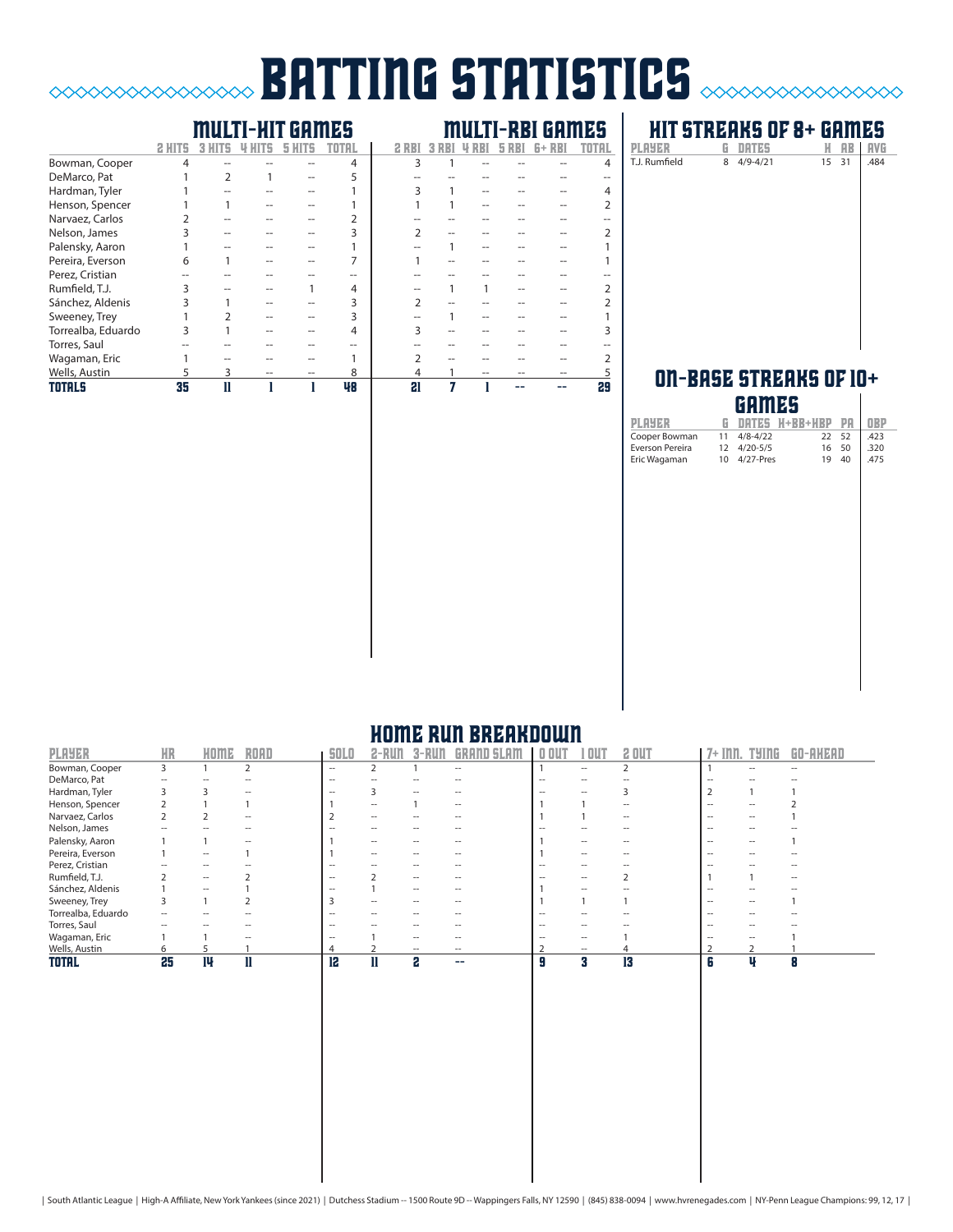# miscellaneous stats

# **STARTING PITCHER LOG:**<br>
TEAM REC. 30 DEC. RECORD



# stolen base efficiency:

| PITCHER           | SB             | CS             | CS%  |
|-------------------|----------------|----------------|------|
| Abeyta, Blane     | 3              |                | .250 |
| Alvarez, Nelson   |                | $\Omega$       | .000 |
| Barclay, Edgar    |                | 2              | .667 |
| Blanton, Bryan    | 3              | $\overline{2}$ | .400 |
| Castaño, Blas     | 3              | 1              | .250 |
| Coleman, Carson   | $\overline{2}$ | 0              | .000 |
| Correa, Nelvin    |                |                |      |
| Díaz, Wellington  |                |                | .500 |
| Giacone, Michael  | $\overline{2}$ | 0              | .000 |
| Hutchison, Rodney | 5              | 2              | .286 |
| Mauricio, Alex    | 1              | 0              | .000 |
| Muñoz, Jhonatan   | 4              | 3              | .429 |
| Myatt, Tanner     | 3              | 0              | .000 |
| Ruegger, Charlie  | 4              | $\Omega$       | .000 |
| Sauer, Matt       | 10             | 2              | .167 |
| Sikkema, T.J.     |                |                |      |
| Warren, Will      | 3              | 3              | .500 |
| Way, Beck         | $\overline{2}$ |                | .333 |
| TOTALS            | 48             | 18             | .272 |

### 2022 pace-of-play violations (16):

| DATE       | <b>TEAM</b>          | PLAYER                 | TYPE            | negreiptinn                                                                      |
|------------|----------------------|------------------------|-----------------|----------------------------------------------------------------------------------|
| 4/15       | @ Rome               | Andrew Hoffman         | Pitch Clock     | Auto ball for taking too long to deliver a pitch to Cooper Bowman                |
| 4/15       | @ Rome               | Andrew Hoffman         | Disengagement   | Third rubber disengagement of AB with Pat DeMarco on first -- Balk               |
| 4/16       | @ Rome               | Justyn-Henry Malloy    | Pitch Clock     | Auto strike for not being ready to hit on time in B1                             |
| 4/16       | @ Rome               | Landon Stephens        | Pitch Clock     | Auto strike for not being ready to hit on time leading off B8                    |
| 4/16       | <b>Hudson Valley</b> | Wellington Díaz        | Pitch Clock     | Auto ball for taking too long to deliver a pitch to Rome's Bryson Horne          |
| 4/17       | <b>Hudson Valley</b> | Blas Castaño           | Pitch Clock     | Auto ball for taking too long to deliver a pitch to Rome's Bryson Horne          |
| 4/17       | @ Rome               | Drew Campbell          | Pitch Clock     | Auto strike for not being ready to hit in an at-bat in the T3                    |
| 5/3        | @ Jersey Shore       | Nicolas Torres         | Pitch Clock     | Auto strike for not being ready to hit leading off the B5 vs Matt Sauer          |
| 5/3        | @ Jersey Shore       | Nicolas Torres         | Pitch Clock     | Auto strike for not being ready to hit in the same at-bat (Auto Strikeout)       |
| $5/8$ (G2) | @ Jersey Shore       | Blas Castaño           | Disengagement   | Third rubbber disengagement of AB with Casey Martin on second -- Balk            |
| $5/8$ (G2) | @ Jersey Shore       | Karl Ellison           | Pitch Clock     | Auto strike for not being ready to hit with a 2-0 count in the T5                |
| 5/10       | Aberdeen             | Ignacio Feliz          | Pitch Clock     | Auto ball for taking too long to deliver a 3-2 pitch to Cooper Bowman -- Walk    |
| 5/11       | Aberdeen             | Alex Mauricio          | Pitch Clock     | Auto ball for taking too long to deliver a 3-1 pitch to Collin Burns -- Walk     |
| 5/14       | Aberdeen             | Donta' Williams        | Pitch Clock     | Auto strike for not being ready to hit against Edgar Barclay in B2 (0-0 count)   |
| 5/14       | Aberdeen             | Aldenis Sánchez        | Pitch Clock     | Auto strike for not being ready to hit against Carlos Tavera in B2 (1-1 count)   |
| E/1E       | Abordoon             | <i>Mollington</i> Díaz | $Dirch$ $Cloch$ | Auto hall for taking too long to deliver first pitch to Donta'Williams in the TO |

 $\sim\sim\sim\sim\sim\sim$ 

| шите     | твиш                 | PLMOBK                 | ET P B        | 889681211111                                                                      |
|----------|----------------------|------------------------|---------------|-----------------------------------------------------------------------------------|
| 4/15     | @ Rome               | Andrew Hoffman         | Pitch Clock   | Auto ball for taking too long to deliver a pitch to Cooper Bowman                 |
| 4/15     | @ Rome               | Andrew Hoffman         | Disengagement | Third rubber disengagement of AB with Pat DeMarco on first -- Balk                |
| 4/16     | @ Rome               | Justyn-Henry Malloy    | Pitch Clock   | Auto strike for not being ready to hit on time in B1                              |
| 4/16     | @ Rome               | Landon Stephens        | Pitch Clock   | Auto strike for not being ready to hit on time leading off B8                     |
| 4/16     | <b>Hudson Valley</b> | <b>Wellington Díaz</b> | Pitch Clock   | Auto ball for taking too long to deliver a pitch to Rome's Bryson Horne           |
| 4/17     | <b>Hudson Valley</b> | Blas Castaño           | Pitch Clock   | Auto ball for taking too long to deliver a pitch to Rome's Bryson Horne           |
| 4/17     | @ Rome               | Drew Campbell          | Pitch Clock   | Auto strike for not being ready to hit in an at-bat in the T3                     |
| 5/3      | @ Jersey Shore       | Nicolas Torres         | Pitch Clock   | Auto strike for not being ready to hit leading off the B5 vs Matt Sauer           |
| 5/3      | @ Jersey Shore       | Nicolas Torres         | Pitch Clock   | Auto strike for not being ready to hit in the same at-bat (Auto Strikeout)        |
| 5/8 (G2) | @ Jersey Shore       | Blas Castaño           | Disengagement | Third rubbber disengagement of AB with Casey Martin on second -- Balk             |
| 5/8 (G2) | @ Jersey Shore       | Karl Ellison           | Pitch Clock   | Auto strike for not being ready to hit with a 2-0 count in the T5                 |
| 5/10     | Aberdeen             | Ignacio Feliz          | Pitch Clock   | Auto ball for taking too long to deliver a 3-2 pitch to Cooper Bowman -- Walk     |
| 5/11     | Aberdeen             | Alex Mauricio          | Pitch Clock   | Auto ball for taking too long to deliver a 3-1 pitch to Collin Burns -- Walk      |
| 5/14     | Aberdeen             | Donta' Williams        | Pitch Clock   | Auto strike for not being ready to hit against Edgar Barclay in B2 (0-0 count)    |
| 5/14     | Aberdeen             | Aldenis Sánchez        | Pitch Clock   | Auto strike for not being ready to hit against Carlos Tavera in B2 (1-1 count)    |
| 5/15     | Aberdeen             | Wellington Díaz        | Pitch Clock   | Auto ball for taking too long to deliver first pitch to Donta' Williams in the T8 |
|          |                      |                        |               |                                                                                   |

### 2022 ejections (1/2):

| DATE | OPPONENT        | PLAYER/COACH UMPIRE |            | DESCRIPTION                                                                |
|------|-----------------|---------------------|------------|----------------------------------------------------------------------------|
| 4/19 | <b>Brooklyn</b> | Max Vogel-Freeman   | Adam Clark | Ejected for arguing an infield fly rule call in the T1 (Analytics Manager) |
| 5/12 | Aberdeen        | Tyson Blaser        | J.T. Shaw  | Ejected for arguing a non-called pitch clock violation                     |
| 5/14 | Aberdeen        | TT Bowens           | J.T. Shaw  | Ejected for arguing balls and strikes in the T11                           |

### walk-off wins/losses (0/0):

| <b>DATE</b> | OPPONENT | BATTER | <b>SCORP</b> | DESCRIPTION |
|-------------|----------|--------|--------------|-------------|
|             |          |        |              |             |

#### comeback wins, 7th inning or later (3):

| DATE | OPPONENT    | <b>PLAYER</b>       |        | THE TOOK LEAD BIGGEST DEFICIT | DESCRIPTION                                  |
|------|-------------|---------------------|--------|-------------------------------|----------------------------------------------|
| 4/9  | @Greenville | <b>Trey Sweeney</b> | Top 10 | 3-0, Top 4                    | Go-ahead single in 10th off Brendan Cellucci |
| 4/30 | Wilmington  | Eduardo Torrealba   | Bot 8  | 6-5, Bot 8                    | Go-ahead two-run single off Tyler Yankosky   |
| 5/11 | Aberdeen    | Tyler Hardman       | Bot 8  | 5-1. Bot 6                    | Go-ahead pinch-hit two-run HR off Nick Roth  |

### WINS IN LAST AT-BAT (3):

| DATE | OPPONENT    | <b>PLAYER</b>       |            | SCORE/INN. DESCRIPTION                            |
|------|-------------|---------------------|------------|---------------------------------------------------|
| 4/9  | @Greenville | <b>Trev Sweenev</b> | 8-6/Top 10 | Go-ahead single in 10th off Brendan Cellucci      |
| 4/30 | Wilmington  | Eduardo Torrealba   | 7-6/Bot 8  | Go-ahead two-run single in 8th off Tyler Yankosky |
| 5/11 | Aberdeen    | Tyler Hardman       | $6-5/Bot8$ | Go-ahead pinch-hit two-run HR off Nick Roth       |

## **CATCHER'S BOX:**

| Narvaez, Carlos | 14 | 6  | .300 |    | -- |
|-----------------|----|----|------|----|----|
| Torres, Saul    | -- | -- | --   | -- | -- |
| Wells, Austin   | 34 |    | .261 |    | -- |
| TOTALS          | ¥8 | 18 | 272  |    |    |

|                    | ERRORLESS STREA |      |            |                     |
|--------------------|-----------------|------|------------|---------------------|
| PLAYER             | eelmess         |      | OPP.       | TYPE                |
| Bowman, Cooper     | 26              |      |            |                     |
| DeMarco, Pat       | 25              |      |            |                     |
| Hardman, Tyler     | 26              | 4/8  | @GVL       | Throw               |
| Henson, Spencer    | 8               | 4/24 | <b>BRK</b> | Fielding            |
| Narvaez, Carlos    | $\Omega$        | 5/15 | ABD        | Throw               |
| Nelson, James      | 7               | 4/30 | WIL        | Throw               |
| Palensky, Aaron    | 16              |      |            |                     |
| Pereira, Everson   | 15              | 4/20 | <b>BRK</b> | Fielding            |
| Perez, Cristian    | $\Omega$        | 5/12 |            | ABD Throw, Fielding |
| Rumfield, T.J.     | 7               |      |            |                     |
| Sánchez, Aldenis   | 11              | 4/29 | WIL        | Fielding            |
| Sweeney, Trey      | 4               | 5/10 | ABD        | Fielding            |
| Torrealba, Eduardo | 11              | 4/17 | @ROM       | Fielding, Fielding, |
|                    |                 |      |            | Fielding            |
| Torres, Saul       |                 |      |            |                     |
| Wagaman, Eric      | 8               |      |            |                     |
| Wells, Austin      | 21              |      |            |                     |

# outfield assists:

| DeMarco. Pat     | -- |    |  |
|------------------|----|----|--|
| Nelson, James    |    |    |  |
| Palensky, Aaron  | -- | -- |  |
| Pereira, Everson |    |    |  |
| Sánchez, Aldenis |    |    |  |
| TOTALS           |    |    |  |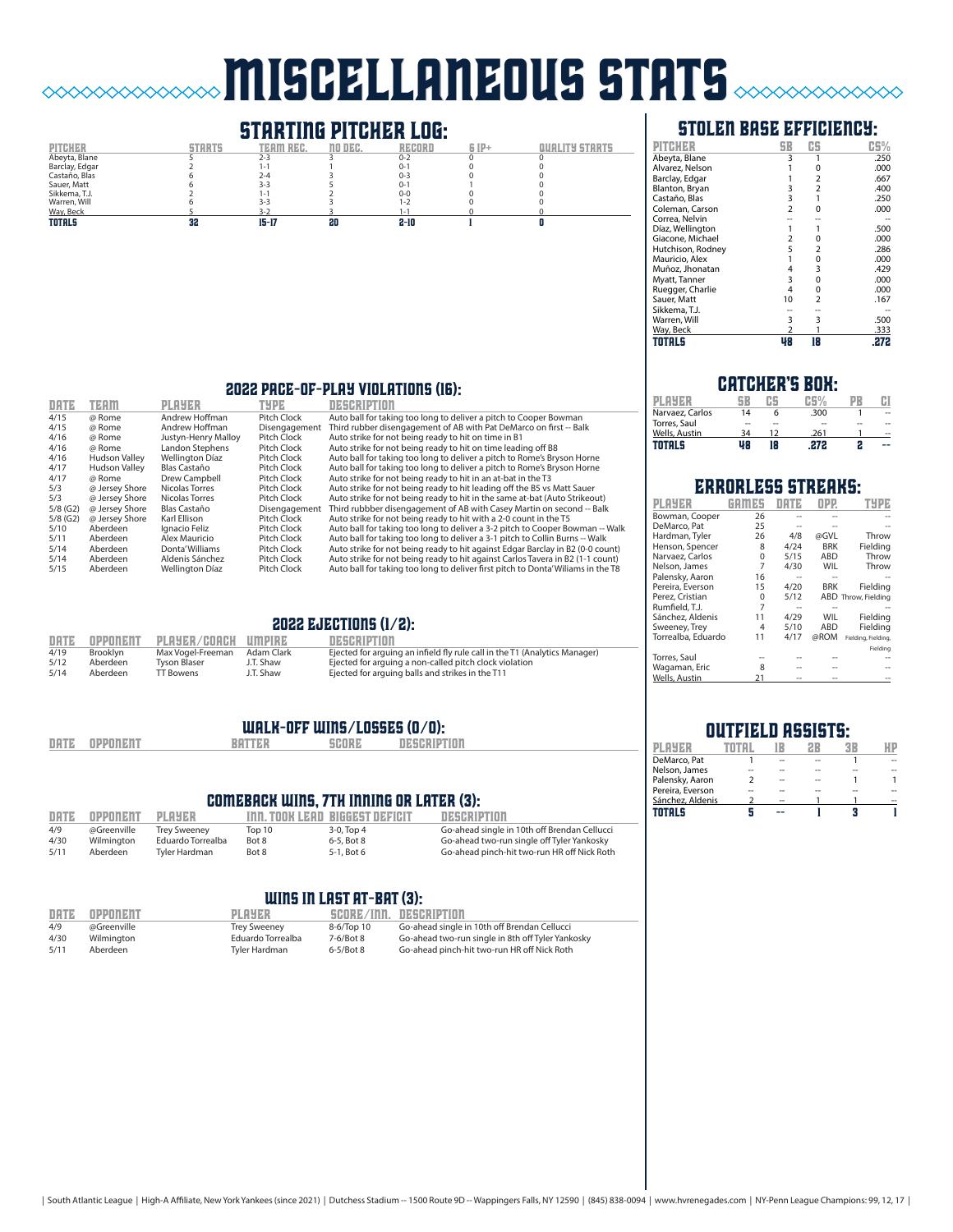# **SEASON BY THE NUMBERS**  $\infty$

#### RENEGADES score... 0 Rui 1 Run 2 Run  $\frac{2}{3}$  Runs 4 Runs: 2-1  $5 Ru$  $6 Ru$ 7 Ru 8 Run 9 Ru 10 Ru 11 Ru

when THE

# starts by field position:

|             |         |                    |                   | lB                  | 2B                | 55                | <b>3B</b>         | ιF.       | CF         | RF                  | DH       |
|-------------|---------|--------------------|-------------------|---------------------|-------------------|-------------------|-------------------|-----------|------------|---------------------|----------|
| 0 Runs:     | $0 - 3$ | Bowman, Cooper     |                   | $\hspace{0.05cm} -$ | $19(8-11)$        | $7(3-4)$          |                   |           | $-$        | $\hspace{0.05cm} -$ | $2(2-0)$ |
| 1 Run:      | $0 - 1$ | DeMarco, Pat       |                   |                     | --                | --                |                   | $4(2-2)$  | --         | $20(9-11)$          |          |
| 2 Runs:     | $2 - 3$ | Hardman, Tyler     | $\hspace{0.05cm}$ | $2(2-0)$            |                   | $\hspace{0.05cm}$ | $21(9-12)$        | --        | --         | --                  |          |
| 3 Runs:     | $3 - 4$ | Henson, Spencer    | $- -$             | $15(8-7)$           |                   |                   |                   | --        |            | $\hspace{0.05cm}$   | $2(1-1)$ |
| 4 Runs:     | $2 - 1$ | Narvaez, Carlos    | $12(8-4)$         | $-$                 |                   |                   |                   |           |            | $\hspace{0.05cm} -$ | $6(1-5)$ |
| 5 Runs:     | $3 - 0$ | Nelson, James      |                   | --                  |                   | --                | $8(4-4)$          | $5(2-3)$  | --         | --                  | $1(0-1)$ |
| 6 Runs:     | $1 - 2$ | Palensky, Aaron    |                   | --                  |                   |                   | $\hspace{0.05cm}$ | $10(5-5)$ | --         | $6(3-3)$            |          |
| 7 Runs:     | $2 - 0$ | Pereira, Everson   |                   |                     |                   |                   |                   | --        | $22(9-13)$ | $3(2-1)$            | $3(2-1)$ |
| 8 Runs:     | $2 - 0$ | Perez, Cristian    | $- -$             |                     | $-$               | $7(3-4)$          | $1(1-0)$          | --        | --         | $-$                 |          |
| 9 Runs:     | $2 - 0$ | Rumfield, T.J.     | $\hspace{0.05cm}$ | $7(2-5)$            | --                |                   | $- -$             | --        |            | $-$                 | $5(4-1)$ |
| 10 Runs:    | $0 - 0$ | Sánchez, Aldenis   |                   | --                  |                   |                   | $\hspace{0.05cm}$ | $13(7-6)$ | $10(6-4)$  | $3(2-1)$            |          |
| 11 Runs:    | $1 - 0$ | Sweeney, Trey      | --                | --                  | $\hspace{0.05cm}$ | $17(9-8)$         |                   | --        | --         | $\hspace{0.05cm}$   | $2(0-2)$ |
| 12 Runs:    | $0 - 0$ | Torrealba, Eduardo |                   | $\hspace{0.05cm}$   | $13(7-6)$         | $1(0-1)$          | $2(1-1)$          |           |            | --                  |          |
| 13 Runs:    | $0 - 0$ | Torres, Saul       |                   |                     |                   |                   |                   |           |            | $\hspace{0.05cm}$   | $2(0-2)$ |
| 14 Runs:    | $0-0$   | Wagaman, Eric      | $- -$             | $8(3-5)$            |                   |                   |                   |           |            | $-$                 | $2(1-1)$ |
| $15+$ Runs: | $0 - 0$ | Wells, Austin      | $20(7-13)$        |                     |                   |                   |                   |           |            | --                  | $7(5-2)$ |

#### when THE oppONENT scores...

| 0 Runs:   | $3-0$   |
|-----------|---------|
| 1 Run:    | $2 - 0$ |
| 2 Runs:   | $3 - 1$ |
| 3 Runs:   | $2 - 2$ |
| 4 Runs:   | $2 - 3$ |
| 5 Runs:   | $1 - 2$ |
| 6 Runs:   | $2 - 1$ |
| 7 Runs:   | $0 - 4$ |
| 8 Runs:   | $0 - 3$ |
| 9 Runs:   | $0 - 0$ |
| 10 Runs:  | $0 - 0$ |
| 11 Runs:  | $0 - 0$ |
| 12 Runs:  | $0 - 1$ |
| 13 Runs:  | $0 - 0$ |
| 14 Runs:  | $0 - 0$ |
| 15+ Runs: | $0 - 0$ |

#### score by inning:

|                            | ИV       | OPP.           |
|----------------------------|----------|----------------|
| 1 <sup>st</sup><br>Inning  | 21       | 21             |
| 2 <sub>nd</sub><br>Inning  | 13       | 17             |
| 2rd<br>Inning              | 25       | 12             |
| 4 <sup>th</sup><br>Inning  | 11       | 12             |
| 5 <sup>th</sup><br>Inning  | 12       | 17             |
| 6 <sup>th</sup><br>Inning  | 17       | 14             |
| 7 <sup>th</sup><br>Inning  | 5        | 17             |
| <b>gth</b><br>Inning       | 17       | 10             |
| <b>gth</b><br>Inning       | 12       | 10             |
| $10^{\text{th}}$<br>Inning | 5        | 3              |
| $11th$ Inning              | $\Omega$ | $\overline{4}$ |
| 12 <sup>th</sup> Inning    | X        | X              |
| 13 <sup>th</sup> Inning    | X        | X              |
| 14 <sup>th</sup><br>Inning | X        | X              |
| 15 <sup>th</sup> Inning    | Χ        | Χ              |
| <b>TOTAL</b>               | 135      | 138            |
|                            |          |                |

#### margin of victory:

| 1 Run        | 3              | 5 |
|--------------|----------------|---|
| 2 Runs       | 5              | 4 |
| 3 Runs       | $\overline{2}$ |   |
| 4 Runs       | 1              | 3 |
| 5 Runs       | 1              | 3 |
| 6 Runs       | 1              |   |
| 7 Runs       | 1              | 1 |
| 8 Runs       |                | 1 |
| 9 Runs       |                |   |
| 10 Runs      | 1              |   |
| 11 Runs      |                |   |
| 12 Runs      |                |   |
| 13 Runs      |                |   |
| 14 Runs      |                |   |
| $15+$ Runs   |                |   |
| <b>TOTAL</b> | 15             |   |

| <b>STARTS BY BATTING ORDER:</b> |
|---------------------------------|
|---------------------------------|

|                    | LEADOFF                                             | ann       | 3RD                      | <b>CLEANUP</b> | 5TH                 | <b>GTH</b>               | 7TH       | 8TH      | 9TH       |
|--------------------|-----------------------------------------------------|-----------|--------------------------|----------------|---------------------|--------------------------|-----------|----------|-----------|
| Bowman, Cooper     | $\qquad \qquad -$                                   | $5(3-2)$  | $5(3-2)$                 | $18(7-11)$     | $-$                 |                          |           |          |           |
| DeMarco, Pat       |                                                     | --        | $- -$                    | --             | $2(1-1)$            | $2(1-1)$                 | $2(1-1)$  | $8(3-5)$ | $10(4-6)$ |
| Hardman, Tyler     | $-$                                                 | --        | $2(1-1)$                 | $5(3-2)$       | $12(5-7)$           | $\overline{\phantom{m}}$ | $4(2-2)$  |          |           |
| Henson, Spencer    |                                                     | --        | $\overline{\phantom{a}}$ | $1(0-1)$       | $\hspace{0.05cm} -$ | $2(1-1)$                 | $10(5-5)$ | $3(2-1)$ | $1(1-0)$  |
| Narvaez, Carlos    |                                                     | --        | $1(1-0)$                 | $5(3-2)$       | $2(1-1)$            | $5(3-2)$                 | $3(1-2)$  | $3(0-3)$ |           |
| Nelson, James      | $-$                                                 | --        | $1(0-1)$                 | $1(1-0)$       | $7(3-4)$            | $4(1-3)$                 | $1(1-0)$  | $-$      |           |
| Palensky, Aaron    |                                                     |           | --                       |                |                     |                          |           |          | $16(8-8)$ |
| Pereira, Everson   | $12(5-7)$                                           | $16(7-9)$ |                          |                |                     |                          |           |          |           |
| Perez, Cristian    | $- -$                                               | $- -$     |                          |                |                     |                          | $1(1-0)$  | $4(2-2)$ | $3(1-2)$  |
| Rumfield, T.J.     | $\hspace{0.05cm} -\hspace{0.05cm} -\hspace{0.05cm}$ | $1(1-0)$  | $4(2-2)$                 | $1(0-1)$       | $6(3-3)$            |                          |           |          |           |
| Sánchez, Aldenis   | $1(1-0)$                                            | $1(0-1)$  | $\qquad \qquad -$        | $1(1-0)$       | $3(2-1)$            | $15(7-8)$                | $5(3-2)$  |          |           |
| Sweeney, Trey      | $19(9-10)$                                          |           |                          |                | $- -$               |                          |           |          |           |
| Torrealba, Eduardo | $-$                                                 |           |                          |                | $- -$               | $1(0-1)$                 | $3(1-2)$  | $9(6-4)$ | $2(1-1)$  |
| Torres, Saul       |                                                     |           |                          |                | $- -$               | $-$                      | $1(0-1)$  | $2(0-2)$ |           |
| Wagaman, Eric      | --                                                  |           | $1(0-1)$                 |                | $- -$               | $4(2-2)$                 | $2(0-2)$  | $3(2-1)$ |           |
| Wells, Austin      | $\overline{\phantom{a}}$                            | $9(4-5)$  | $18(8-10)$               |                |                     |                          |           |          |           |
|                    |                                                     |           |                          |                |                     |                          |           |          |           |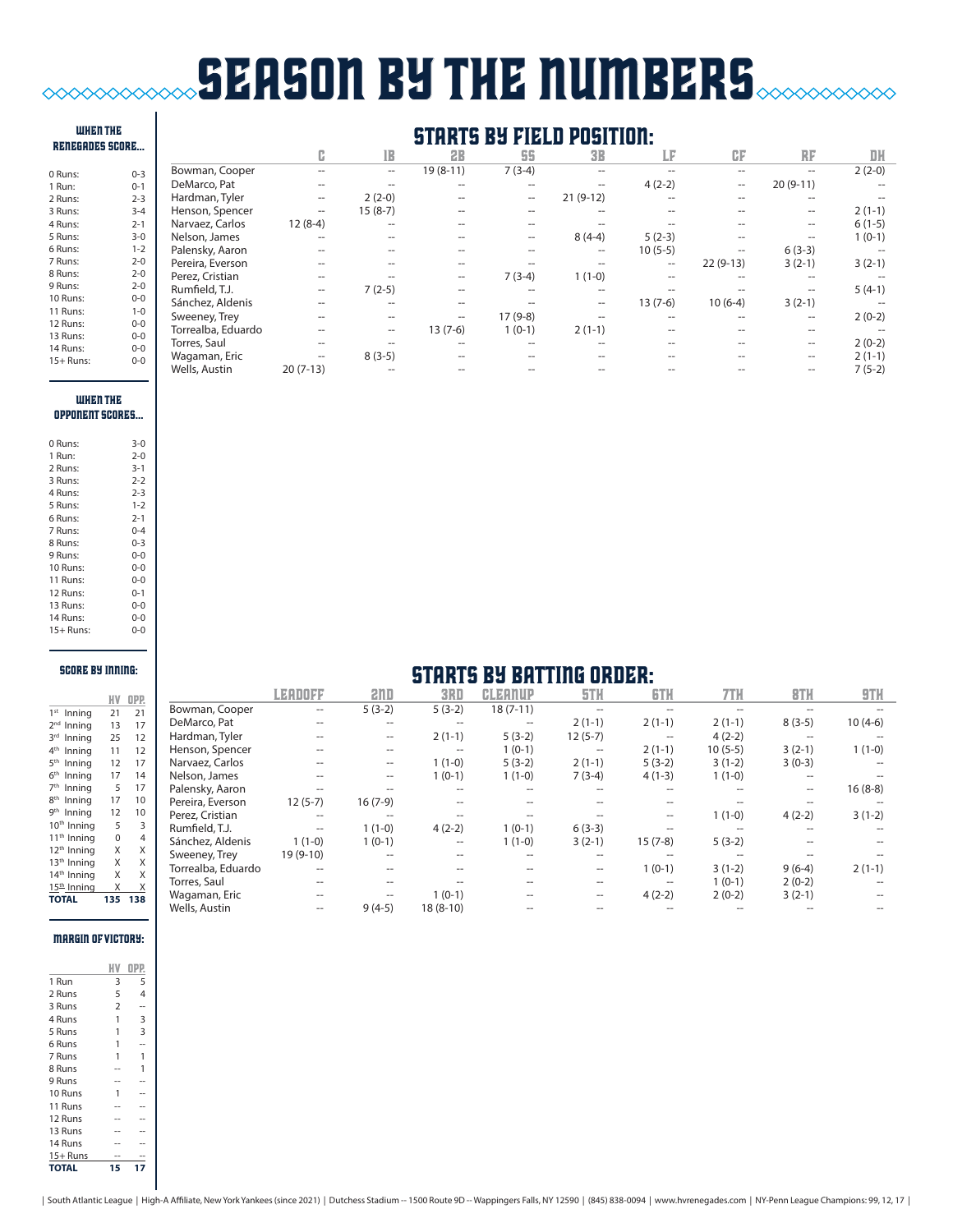# **SEASON BREAKDOWN**  $\begin{picture}(180,10) \put(0,0){\line(1,0){10}} \put(0,0){\line(1,0){10}} \put(0,0){\line(1,0){10}} \put(0,0){\line(1,0){10}} \put(0,0){\line(1,0){10}} \put(0,0){\line(1,0){10}} \put(0,0){\line(1,0){10}} \put(0,0){\line(1,0){10}} \put(0,0){\line(1,0){10}} \put(0,0){\line(1,0){10}} \put(0,0){\line(1,0){10}} \put(0,0){\line(1,0){10}} \put(0$

# 2022 season highs and lows

| <u>MISCELLANEOUS:</u>       |                       |                                                                      |
|-----------------------------|-----------------------|----------------------------------------------------------------------|
| Winning Streak:             |                       | $4(4/23 - 4/27(2))$                                                  |
| Losing Streak:              |                       | 4 (5/12 - Present)                                                   |
| Home Winning Streak:        |                       | $4(4/23 - 4/27(2))$                                                  |
| Home Losing Streak:         |                       | 4 (5/12 - Present)                                                   |
| Road Winning Streak:        |                       | $3(4/9 - 4/12)$                                                      |
| Road Losing Streak:         |                       | $5(4/15 - 5/4)$                                                      |
| Winning Margin:             |                       | 10 (4/12 @ Rome)                                                     |
| Losing Margin:              |                       | 8 (5/10 vs Aberdeen)                                                 |
| Longest Extra-Inning Game:  | No Delay              | 3:44 (4/9 @ Greenville)                                              |
|                             | Delay                 | N/A                                                                  |
| Longest 9-Inning Game:      | No Delay              | 3:24 (4/10 @ Greenville)                                             |
|                             | Delay                 | 3:53 (2:51+ 1:02 delay) (4/17 @ Rome)                                |
| <b>Shortest Game:</b>       | 9 Innings             | 2:14 (2x, Last: 4/16 @ Rome)                                         |
|                             | 7 Innings             | 1:50 (5/8 (G1) @ Jersey Shore)                                       |
| Largest Home Crowd:         |                       | 2,964 (5/1 vs Wilmington)                                            |
| Smallest Home Crowd:        |                       | 1,270 (4/21 vs Brooklyn)                                             |
| Largest Road Crowd:         |                       | 5,246 (4/8 @ Greenville)                                             |
| <b>Smallest Road Crowd:</b> |                       | 850 (4/17 @ Rome)                                                    |
|                             |                       |                                                                      |
| <b>TEAM BATTING:</b>        |                       |                                                                      |
| Most Runs:                  | Game:                 | 11 (4/12 @ Rome)                                                     |
|                             | Inning:               | 4 (4x, Last: Bot 1, 4/30 vs Wilmington)                              |
| Most Hits:                  | Game:                 | 13 (5/15 vs Aberdeen)                                                |
|                             | Inning:               | 5 (Bot 1, 4/30 vs Wilmington)                                        |
| Fewest Hits:                | 9 Innings:            | 3 (4x, Last: 5/14 vs Aberdeen)                                       |
|                             | 7 Innings:            | 2 (5/8 (G1) @ Jersey Shore)                                          |
| <b>Most Doubles:</b>        |                       | 5 (2x, Last: 5/15 vs Aberdeen)                                       |
| <b>Most Triples:</b>        |                       | 2 (4/29 vs Wilmington)                                               |
| <b>Most Home Runs:</b>      |                       | 3 (3x, Last: 5/1 vs Wilmington)                                      |
| Most Walks:                 |                       | 9 (2x, Last: 4/10 @ Greenville)                                      |
| <b>Most Strikeouts:</b>     |                       | 18 (4/16 @ Rome)                                                     |
| <b>Most Stolen Bases:</b>   |                       | 9 (4/30 vs Wilmington)**                                             |
| <b>Most Runners LOB:</b>    |                       | 15 (4/9 @ Greenville)                                                |
|                             |                       |                                                                      |
| <b>TEAM PITCHING:</b>       |                       |                                                                      |
| Runs Allowed:               | Game:                 | 12 (5/10 vs Aberdeen)                                                |
|                             | Inning:               | 6 (Top 1, 5/13 vs Aberdeen)                                          |
|                             |                       |                                                                      |
| Hits Allowed:               | Game:                 | 12 (4/8 @ Greenville)                                                |
|                             | Inning:               | 6 (Top 1, 5/13 vs Aberdeen)                                          |
| Fewest Hits Allowed:        | 9 Innings:            | 1 (4/23 vs Brooklyn)                                                 |
|                             | 7 Innings:            | 1 (5/8 (G1) @ Jersey Shore)                                          |
| <b>Most Strikeouts:</b>     |                       | 18 (4/20 vs Brooklyn)                                                |
| Most Walks:                 |                       | 8 (2x, Last: 5/10 vs Aberdeen)                                       |
| Home Runs Allowed:          |                       | 2 (4x, Last: 5/14 vs Aberdeen)                                       |
|                             |                       |                                                                      |
| <b>TEAM FIELDING:</b>       |                       |                                                                      |
| <b>Most Errors:</b>         | HVR:                  | 3 (4/17 @ Rome)                                                      |
|                             | Opponent:             | 4 (4/28 vs Wilmington)                                               |
| Most DPs Turned:            | HVR:                  | 3 (4/28 vs Wilmington)                                               |
|                             | Opponent:             | 3 (2x, Last: 5/8 (G2) @ Jersey Shore)                                |
|                             |                       |                                                                      |
| <b>INDIVIDUAL BATTING:</b>  |                       |                                                                      |
| Most Runs Scored:           |                       | 3 (4x, Last: Nelson, 4/30 vs Wilmington)                             |
| Most Hits:                  |                       | 5 (Rumfield, 4/12 @ Rome)                                            |
| <b>Most Doubles:</b>        |                       | 2 (Sweeney, 5/5 @ Jersey Shore)                                      |
| Most Triples:               |                       | 1 (8x, Last: Henson, 5/11 vs Aberdeen)                               |
| Most HR:                    |                       | 1 (25x, Last: Hardman, 5/14 vs Aberdeen)                             |
| Most RBI:                   |                       | 4 (Rumfield, 4/12 @ Rome)                                            |
| Most Walks:                 |                       | 3 (3x, Last: Wells, 5/11 vs Aberdeen)                                |
| <b>Most Stolen Bases:</b>   |                       | 3 (Nelson, 4/30 vs Wilmington)                                       |
|                             |                       |                                                                      |
| <b>INDIVIDUAL PITCHING:</b> |                       |                                                                      |
| Most Innings                | Starter:              | 6.0 (Sauer, 5/3 @ Jersey Shore)                                      |
|                             | Reliever:             | 4.0 (Muñoz, 4/28 vs Wilmington)                                      |
| <b>Most Strikeouts</b>      | Starter:              | 9 (2x, Last: Warren, 4/21 vs Brooklyn)                               |
|                             | Reliever:             | 7 (Barclay, 4/19 vs Brooklyn)                                        |
| <b>Most Walks</b>           | Starter:              | 3 (4x, Last: Sauer, 4/27 (G1) vs Wilmington)                         |
|                             | Reliever:             | 5 (Blanton, 5/10 vs Aberdeen)                                        |
| Most Runs Allowed           | Starter:              | 8 (Way, 5/13 vs Aberdeen)                                            |
| Most HR Allowed             | Reliever:<br>Starter: | 4 (5x, Last: Blanton, 5/14 vs Aberdeen)<br>2 (Way, 5/13 vs Aberdeen) |

# RENEGADES record when...

| <b>START TIME</b>                         | RZADRO    | DAY                            |         | READRO      |
|-------------------------------------------|-----------|--------------------------------|---------|-------------|
| Day Game (Before 5:00 PM):                | $4 - 5$   | Monday                         |         | $0 - 0$     |
| Night Game:                               | $11 - 12$ | Tuesday                        |         | $2 - 2$     |
|                                           |           | Wednesday                      |         | $3 - 3$     |
| LEADS                                     | RZEORO    | Thursday                       |         | $3 - 2$     |
| Lead After 6 Innings:                     | $11 - 3$  | Friday                         |         | $1 - 4$     |
| Trail After 6 Innings:                    | $1 - 14$  | Saturday                       |         | $3 - 2$     |
| Tied After 6 Innings:                     | $3 - 0$   | Sunday                         |         | $3 - 4$     |
| Lead After 7 Innings:                     | $11 - 1$  |                                |         |             |
| Trail After 7 Innings:                    | $3 - 14$  | month                          |         | RZEORO      |
| Tied After 7 Innings:                     | $1 - 2$   | April                          |         | $12 - 8$    |
| Lead After 8 Innings:                     | $11 - 1$  | May                            |         | $3 - 9$     |
| Trail After 8 Innings:                    | $1 - 14$  | June                           |         | $0 - 0$     |
| Tied After 8 Innings:                     | $0 - 1$   | July                           |         | $0 - 0$     |
|                                           |           | August                         |         | $0 - 0$     |
| 0414154                                   | RZEORO    | September                      |         | $0 - 0$     |
| Commit 0 Errors:                          | $11 - 4$  |                                |         |             |
| Commit 1 Error:                           | $4 - 6$   | SITUATION                      |         | RZEORO      |
| Commit 2+ Errors:                         | $0 - 7$   | First game of series:          |         | $3 - 3$     |
|                                           |           | Last game of series:           |         | $2 - 4$     |
| HOME RUN                                  | RZEORO    | Rubber game:                   |         | $1 - 1$     |
| Renegades Hit 0 HR:                       | $5 - 9$   | Day-of travel:                 |         | $0 - 1$     |
| Renegades Hit 1 HR:                       | $8 - 6$   | After a day off:               |         | $3 - 2$     |
| Renegades Hit 2+ HR:                      | $2 - 2$   | Doubleheaders:                 |         | $3-1$       |
|                                           |           | Extra Innings:                 |         | $1 - 1$     |
| JERSEYS                                   | RZEORO    | One-Run Games:                 |         | $3 - 5$     |
| White:                                    | $6 - 5$   | Series Won/Loss/Split:         |         | $3 - 3 - 0$ |
| Grey:                                     | $6 - 5$   |                                |         |             |
| Blue:                                     | $3 - 7$   |                                |         |             |
| Fenómenos Enmascarados:                   | $0 - 0$   | OPPONENT                       |         | RZEORO      |
| Theme Night:                              | $0 - 0$   | vs. American League Affiliate: |         | $3 - 6$     |
| <b>HITS</b>                               | RZADRO    | vs. National League Affiliate: |         | $12 - 11$   |
|                                           | $11 - 5$  | STARTER LENETH                 |         | RZEORO      |
| Outhit Opponent:                          | $4 - 12$  | Starter Goes 6+                |         | $0 - 1$     |
| Outhit By Opponent:<br><b>Equal Hits:</b> | $0 - 0$   | Starter Goes 7+                |         | $0 - 0$     |
|                                           |           | Starter Goes 8+                |         | $0 - 0$     |
| <b>Runs</b>                               | RECORD    |                                |         |             |
| <b>Score First:</b>                       | $11 - 5$  | <b>OPPOSING STARTER</b>        |         | RECORD      |
| Allow First Run:                          | $4 - 12$  | vs. RHP Starters:              |         | $10 - 16$   |
| Shutouts:                                 | $3 - 3$   | vs. LHP Starters:              |         | $5 - 1$     |
|                                           |           |                                |         |             |
|                                           |           | <b>HEAD-TO-HEAD STANDINGS</b>  |         |             |
| <b>OPPONENT</b>                           |           | OVERALL                        | HOME    | ROAD        |
| Aberdeen IronBirds                        | (BAL)     | $1 - 5$                        | $1 - 5$ | $0 - 0$     |
| <b>Brooklyn Cyclones</b>                  | (NYM)     | $4 - 2$                        | $4 - 2$ | $0 - 0$     |

| <b>OPPONENT</b>               |       | OVERALL | HOME    | ROAD    |
|-------------------------------|-------|---------|---------|---------|
| Aberdeen IronBirds            | (BAL) | $1 - 5$ | $1 - 5$ | $0 - 0$ |
| <b>Brooklyn Cyclones</b>      | (NYM) | $4 - 2$ | $4 - 2$ | $0-0$   |
| Greensboro Grasshoppers       | (PIT) | $0 - 0$ | $0 - 0$ | $0 - 0$ |
| Jersey Shore BlueClaws        | (PHI) | $2 - 3$ | $0 - 0$ | $2 - 3$ |
| <b>Wilmington Blue Rocks</b>  | (WAS) | $4 - 2$ | $4 - 2$ | $0-0$   |
| <b>VS. NORTH</b>              |       | $II-12$ | $9-9$   | $2 - 3$ |
|                               |       |         |         |         |
|                               |       |         |         |         |
| OPPONENT                      |       | OVERALL | HOME    | ROAD    |
| <b>Asheville Tourists</b>     | (HOU) | $0 - 0$ | $0 - 0$ | $0 - 0$ |
| <b>Bowling Green Hot Rods</b> | (TB)  | $0-0$   | $0-0$   | $0-0$   |
| <b>Greenville Drive</b>       | (BOS) | $2 - 1$ | $0 - 0$ | $2 - 1$ |
| <b>Hickory Crawdads</b>       | (TEX) | $0-0$   | $0-0$   | $0-0$   |
| Rome Braves                   | (ATL) | $2 - 4$ | $0-0$   | $2 - 4$ |
| Winston-Salem Dash            | (CWS) | $0-0$   | $0-0$   | $0-0$   |

\*\* - *tied franchise record*

| South Atlantic League | High-A Affiliate, New York Yankees (since 2021) | Dutchess Stadium -- 1500 Route 9D -- Wappingers Falls, NY 12590 | (845) 838-0094 | www.hvrenegades.com | NY-Penn League Champions: 99, 12, 17 |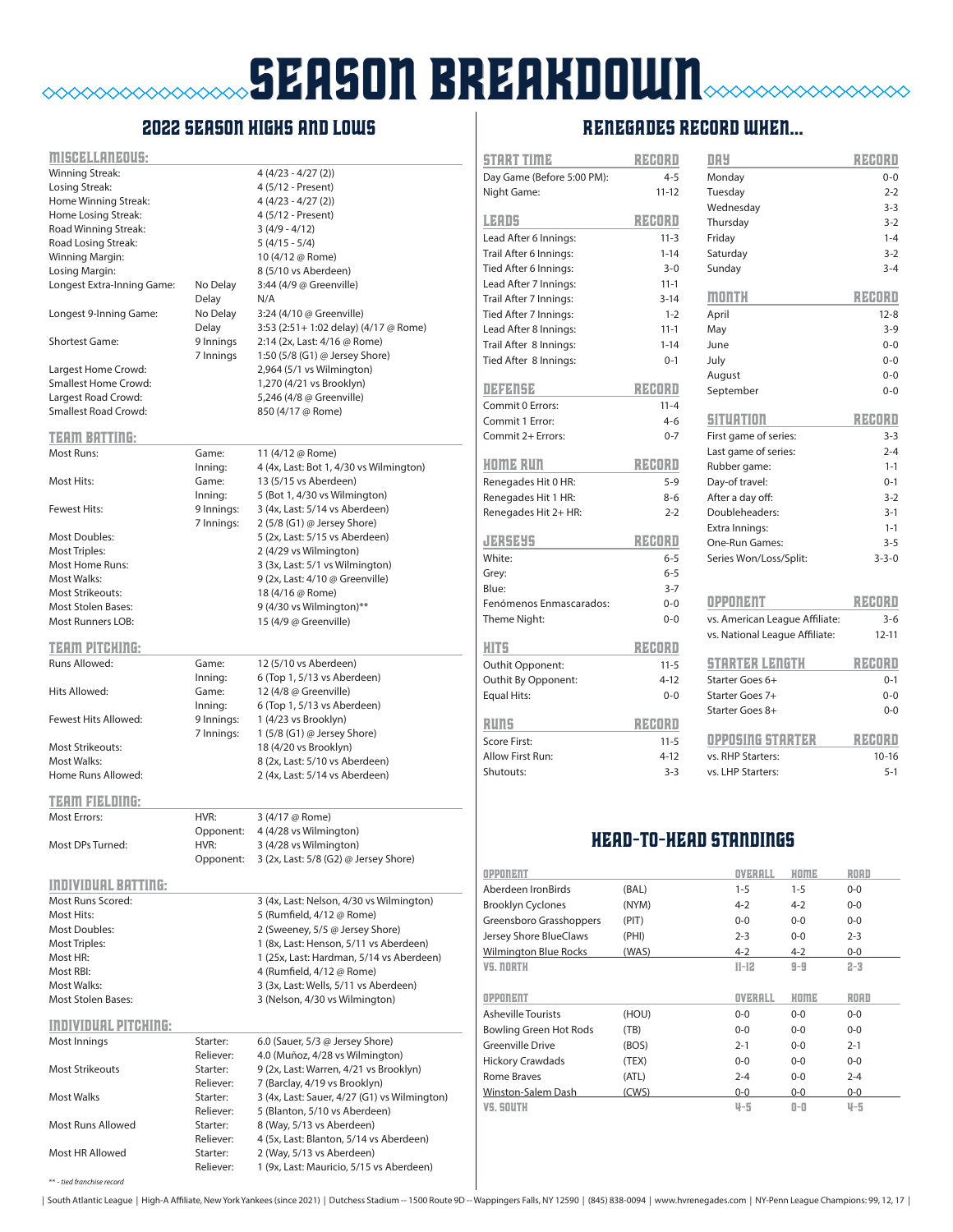# **BAY-BY-DAY RESULTS CONDITIONS IN THE SULTS**

|          | <u>GM DATE/OPP. SCORE</u>                         |                     | WIN/LOSS/SAVE                                                                      | REG.              | <b>POS/GB</b>                    | RTT.           | <b>TIME</b>  |                                                |                        | GM DATE/OPP. SCORE WIN/LOSS/SAVE          | REC. | <b>POS/GB</b> | ATT. | TIME |
|----------|---------------------------------------------------|---------------------|------------------------------------------------------------------------------------|-------------------|----------------------------------|----------------|--------------|------------------------------------------------|------------------------|-------------------------------------------|------|---------------|------|------|
|          | 4/8 @ GVL L 7-6                                   |                     | Roedahl (1-0)/Hutchison (0-1)/Scoggins (1) 0-1                                     |                   | t4th/-1.0                        | 5,246          | 3:10         | 6/21 @ WS 7:00 p.m.                            |                        |                                           |      |               |      |      |
| 2        |                                                   |                     |                                                                                    | $1 - 1$           | t2nd/-1.0                        | 4,047          | 3:44         | 6/22 @ WS 7:00 p.m.                            |                        |                                           |      |               |      |      |
| 3        | 4/10 @ GVL W 9-4                                  |                     | Giacone (1-0)/Olds (0-1)                                                           | $2 - 1$           | t2nd/-1.0                        | 4,763          | 3:24         | 6/23 @ WS 7:00 p.m.                            |                        |                                           |      |               |      |      |
| 4<br>5   | 4/12 @ ROM W 11-1<br>4/13 @ ROM L 8-1             |                     | Barclay (1-0)/De Avila (0-1)/Alvarez (1)<br>McSteen (2-0)/Abeyta (0-1)             | $3-1$<br>$3 - 2$  | $2nd/-1.0$<br>t2nd/-1.0          | 2,105<br>1,555 | 2:56<br>2:51 | 6/24 @ WS 7:00 p.m.<br>6/25 @ WS 6:00 p.m.     |                        |                                           |      |               |      |      |
| 6        | 4/14 @ ROM W 8-2                                  |                     | Giacone (2-0)/Dodd (0-1)                                                           | $4 - 2$           | $t1st/+1.5$                      | 1,020          | 2:59         | 6/26 @ WS 1:00 p.m.                            |                        |                                           |      |               |      |      |
| 7        | 4/15 @ ROM L 4-3                                  |                     | Van Buren (1-0)/Barclay (1-1)/Smith (2)                                            | $4 - 3$           | t2nd/-1.0                        | 1,308          | 2:14         | 6/28 vs BRK 7:05 p.m.                          |                        |                                           |      |               |      |      |
| 8        | 4/16 @ ROM L 3-2                                  |                     | Gordon (1-1)/Warren (0-1)/Yeager (1)                                               | $4 - 4$           | t3rd/-2.0                        | 1,698          | 2:14         | 6/29 vs BRK 7:05 p.m.                          |                        |                                           |      |               |      |      |
| 9        | 4/17 @ ROM L 7-3                                  |                     | Dum (1-0)/Castaño (0-1)                                                            | $4 - 5$           | t4th/-2.0                        | 850            | 2:51         | 6/30 vs BRK 7:05 p.m.                          |                        |                                           |      |               |      |      |
| 10       | 4/19 vs BRK W 5-3                                 |                     | Barclay (2-1)/Clenney (1-1)/Coleman (1)                                            | $5 - 5$           | t3rd/-2.0                        | 2,027          | 2:31         | 7/1 vs BRK 7:05 p.m.                           |                        |                                           |      |               |      |      |
| 12       | 11 4/20 vs BRK L 4-3<br>4/21 vs BRK W 5-1         |                     | Courtney (1-0)/Alvarez (0-1)/R. Santos (1)<br>Warren (1-1)/J. Santos (0-2)         | $5 - 6$<br>6-6    | 4th/-3.0<br>t3rd/-3.0            | 1,553<br>1,270 | 3:03<br>2:20 | 7/2 vs BRK 6:05 p.m.<br>7/3 vs BRK             | 6:05 p.m.              |                                           |      |               |      |      |
|          | 13 4/22 vs BRK L 6-4                              |                     | Rojas (2-0)/Castaño (0-2                                                           | $6 - 7$           | 4th/-4.0                         | 2,007          | 3:07         | $7/4$ @ JS                                     | 7:05 p.m.              |                                           |      |               |      |      |
|          | 14 4/23 vs BRK W 2-0                              |                     | Myatt (1-0)/Ocampo (0-2)/Coleman (2)                                               | $7 - 7$           | 4th/-3.0                         | 2,121          | 2:17         | $7/6$ @ JS                                     | 11:05 a.m.             |                                           |      |               |      |      |
|          | 15 4/24 vs BRK W 3-0                              |                     | Hutchison (1-1)/Acosta (0-2)/Mauricio (1)                                          | $8 - 7$           | t2nd/-2.0                        | 2,311          | 2:35         | $7/7$ @ JS                                     | 7:05 p.m.              |                                           |      |               |      |      |
|          | 4/26 vs WIL                                       |                     | Postponed (Inclement weather), to be made up as part of a DH 4/27                  |                   |                                  |                |              | $7/8$ @ JS                                     | 7:05 p.m.              |                                           |      |               |      |      |
| 16       | 4/27 vs WIL (1) W 5-3<br>17 4/27 vs WIL (2) W 3-2 |                     | Díaz (1-0)/Chu (0-2)/Coleman (3)<br>Giacone (3-0)/Cuevas (0-2)/Hutchison (1)       | $9 - 7$<br>$10-7$ | 2nd/-2.0                         | 1,315          | 2:21<br>2:03 | 7/9 @ JS<br>7/10 @ JS                          | 7:05 p.m.<br>1:05 p.m. |                                           |      |               |      |      |
| 18       | 4/28 vs WIL L 2-0                                 |                     | Kirian (1-0)/Barclay (2-2)/Brzykcy (2)                                             | $10 - 8$          | 2nd/-3.0                         | 1,288          | 2:28         | 7/12 vs GVL 6:05 p.m.                          |                        |                                           |      |               |      |      |
| 19       | 4/29 vs WIL W 9-2                                 |                     | Way (1-0)/Cate (1-1)                                                               | 11-8              | 2nd/-3.0                         | 2,279          | 2:45         | 7/13 vs GVL 11:05 a.m.                         |                        |                                           |      |               |      |      |
| 20       | 4/30 vs WIL W 7-6                                 |                     | Díaz (2-0)/Schlabach (0-1)                                                         | $12 - 8$          | $2nd/-3.0$                       | 2,129          | 3:03         | 7/14 vs GVL 7:05 p.m.                          |                        |                                           |      |               |      |      |
| 21       | 5/1 vs WIL                                        | $L8-6$              | Willingham (1-1)/Ruegger (0-1)/Brzykcy (3) 12-9                                    |                   | 2nd/-3.5                         | 2,964          | 3:01         | 7/15 vs GVL 7:05 p.m.                          |                        |                                           |      |               |      |      |
| 22       | 5/3 @ JS                                          | $L$ 5-3             | Lindow (1-0)/Sauer (0-1)/Ruffcorn (4)                                              |                   | 12-10 2nd/-4.5                   | 1,663          | 2:29         | 7/16 vs GVL 6:05 p.m.                          |                        |                                           |      |               |      |      |
| 23       | 5/4 @ JS<br>24 5/5 @ JS                           | $L$ 5-0<br>W 7-4    | Vargas (1-0)/Warren (1-2)<br>Muñoz (1-0)/Woodward (2-2)/Coleman (4) 13-11 2nd/-4.5 |                   | 12-11 t2nd/-4.5                  | 2,355<br>5,060 | 2:21<br>2:40 | 7/17 vs GVL 2:05 p.m.                          |                        | MINOR LEAGUE ALL-STAR BREAK (7/18 - 7/21) |      |               |      |      |
|          | $5/6$ @ JS                                        |                     | Postponed (inclement weather), to be made up as part of a DH 5/8                   |                   |                                  |                |              | 7/22 @ WIL 6:35 p.m.                           |                        |                                           |      |               |      |      |
|          | $5/7$ @ JS                                        |                     | Postponed (inclement weather), to be made up as part of a DH 6/8                   |                   |                                  |                |              | 7/23 @ WIL 6:35 p.m.                           |                        |                                           |      |               |      |      |
| 25       | 5/8 @ JS (1) W 2-0                                |                     | Barclay (3-2)/Brown (0-2)/Myatt (1)                                                | $14 - 11$         |                                  |                | 1:50         | 7/24 @ WIL 1:05 p.m.                           |                        |                                           |      |               |      |      |
|          | 26 5/8 @ JS (2) L 4-0                             |                     | Armenta (1-0)/Castaño (0-3)                                                        |                   | 14-12 2nd/-5.5                   | 1,456          | 2:01         | 7/26 vs BRK 7:05 p.m.                          |                        |                                           |      |               |      |      |
|          | 27 5/10 vs ABD L 12-4                             |                     | Feliz (3-0)/Abeyta (0-2)/Prizina (1)                                               |                   | 14-13 t2nd/-6.5                  | 1,694          | 2:51         | 7/27 vs BRK 7:05 p.m.                          |                        |                                           |      |               |      |      |
| 28<br>29 | 5/11 vs ABD W 6-5<br>5/12 vs ABD L 7-2            |                     | Mauricio (2-0)/N. Roth (0-1)<br>Armbruester (1-0)/Muñoz (1-1)/Lyons (1)            |                   | 15-13 2nd/-5.5<br>15-14 2nd/-6.5 | 1,580<br>1,579 | 2:43<br>2:22 | 7/28 vs BRK 7:05 p.m.<br>7/29 vs BRK 7:05 p.m. |                        |                                           |      |               |      |      |
| 30       | 5/13 vs ABD L 8-3                                 |                     | Gillispie (3-1)/Way (1-1)                                                          |                   | 15-15 t2nd/-7.5                  | 2,266          | 2:31         | 7/30 vs BRK 6:05 p.m.                          |                        |                                           |      |               |      |      |
| 31       |                                                   |                     | 5/14 vs ABD L 7-3 (11) McGinness (1-0)/Blanton (0-1)/Moore (3)                     |                   | 15-16 3rd/-8.5                   | 2,568          | 3:13         | 7/31 vs BRK 2:05 p.m.                          |                        |                                           |      |               |      |      |
| 32       | 5/15 vs ABD L 3-2                                 |                     | N. Roth (1-1)/Díaz (2-1)/Prizina (2)                                               |                   | 15-17 3rd/-9.5                   | 2,120          | 2:47         | $8/2$ @ JS                                     | 6:05 p.m.              |                                           |      |               |      |      |
|          | 5/17 @ BRK 7:00 p.m.                              |                     |                                                                                    |                   |                                  |                |              | $8/3$ @ JS                                     | 11:05 a.m.             |                                           |      |               |      |      |
|          | 5/18 @ BRK 12:00 p.m.<br>5/19 @ BRK 7:00 p.m.     |                     |                                                                                    |                   |                                  |                |              | $8/4$ @ JS<br>$8/5$ @ JS                       | 7:05 p.m.<br>7:05 p.m. |                                           |      |               |      |      |
|          | 5/20 @ BRK 7:00 p.m.                              |                     |                                                                                    |                   |                                  |                |              | $8/6$ @ JS                                     | 7:05 p.m.              |                                           |      |               |      |      |
|          | 5/21 @ BRK 6:00 p.m.                              |                     |                                                                                    |                   |                                  |                |              | 8/7 @ JS                                       | 1:05 p.m.              |                                           |      |               |      |      |
|          | 5/22 @ BRK 2:00 p.m.                              |                     |                                                                                    |                   |                                  |                |              | 8/9 vs ABD 7:05 p.m.                           |                        |                                           |      |               |      |      |
|          | 5/24 vs ROM 6:05 p.m.                             |                     |                                                                                    |                   |                                  |                |              | 8/10 vs ABD 7:05 p.m.                          |                        |                                           |      |               |      |      |
|          | 5/25 vs ROM 11:05 a.m.                            |                     |                                                                                    |                   |                                  |                |              | 8/11 vs ABD 7:05 p.m.                          |                        |                                           |      |               |      |      |
|          | 5/26 vs ROM 7:05 p.m.<br>5/27 vs ROM 7:05 p.m.    |                     |                                                                                    |                   |                                  |                |              | 8/12 vs ABD 7:05 p.m.<br>8/13 vs ABD 6:05 p.m. |                        |                                           |      |               |      |      |
|          | 5/28 vs ROM 6:05 p.m.                             |                     |                                                                                    |                   |                                  |                |              | 8/14 vs ABD 2:05 p.m.                          |                        |                                           |      |               |      |      |
|          | 5/29 vs ROM 2:05 p.m.                             |                     |                                                                                    |                   |                                  |                |              | 8/16 @ BRK 7:00 p.m.                           |                        |                                           |      |               |      |      |
|          | 5/31 @ ABD 7:05 p.m.                              |                     |                                                                                    |                   |                                  |                |              | 8/17 @ BRK 7:00 p.m.                           |                        |                                           |      |               |      |      |
|          | 6/1 @ ABD 7:05 p.m.<br>6/2 @ ABD 7:05 p.m.        |                     |                                                                                    |                   |                                  |                |              | 8/18 @ BRK 7:00 p.m.<br>8/19 @ BRK 7:00 p.m.   |                        |                                           |      |               |      |      |
|          | 6/3 @ ABD 7:05 p.m.                               |                     |                                                                                    |                   |                                  |                |              | 8/20 @ BRK 6:00 p.m                            |                        |                                           |      |               |      |      |
|          | 6/4 @ ABD 6:05 p.m.                               |                     |                                                                                    |                   |                                  |                |              | 8/21 @ BRK 2:00 p.m.                           |                        |                                           |      |               |      |      |
|          | 6/5 @ ABD 2:05 p.m.                               |                     |                                                                                    |                   |                                  |                |              | 8/23 vs HIC 7:05 p.m.                          |                        |                                           |      |               |      |      |
|          | $6/7$ vs JS                                       | 7:05 p.m.           |                                                                                    |                   |                                  |                |              | 8/24 vs HIC 7:05 p.m.                          |                        |                                           |      |               |      |      |
|          | 6/8 vs JS (1) 4:35 p.m.                           |                     |                                                                                    |                   |                                  |                |              | 8/25 vs HIC 7:05 p.m.                          |                        |                                           |      |               |      |      |
|          | $6/8$ vs JS $(2)$<br>$6/9$ vs JS                  | 7:05 p.m.           |                                                                                    |                   |                                  |                |              | 8/26 vs HIC 7:05 p.m.<br>8/27 vs HIC 6:05 p.m. |                        |                                           |      |               |      |      |
|          | 6/10 vs JS 7:05 p.m.                              |                     |                                                                                    |                   |                                  |                |              | 8/28 vs HIC 2:05 p.m.                          |                        |                                           |      |               |      |      |
|          | 6/11 vs JS 6:05 p.m.                              |                     |                                                                                    |                   |                                  |                |              | 8/30 vs JS 7:05 p.m.                           |                        |                                           |      |               |      |      |
|          | 6/12 vs JS 2:05 p.m.                              |                     |                                                                                    |                   |                                  |                |              | 8/31 vs JS                                     | 7:05 p.m.              |                                           |      |               |      |      |
|          | 6/14 @ GBO 6:30 p.m.                              |                     |                                                                                    |                   |                                  |                |              | $9/1$ vs JS                                    | 7:05 p.m.              |                                           |      |               |      |      |
|          | 6/15 @ GBO 6:30 p.m.<br>6/16 @ GBO 6:30 p.m.      |                     |                                                                                    |                   |                                  |                |              | $9/2$ vs JS<br>$9/3$ vs JS                     | 7:05 p.m.<br>6:05 p.m. |                                           |      |               |      |      |
|          | 6/17 @ GBO 6:30 p.m.                              |                     |                                                                                    |                   |                                  |                |              | $9/4$ vs JS                                    | 2:05 p.m.              |                                           |      |               |      |      |
|          | 6/18 @ GBO 6:30 p.m.                              |                     |                                                                                    |                   |                                  |                |              | 9/6 @ WIL 6:35 p.m.                            |                        |                                           |      |               |      |      |
|          | 6/19 @ GBO 2:00 p.m                               |                     |                                                                                    |                   |                                  |                |              | 9/7 @ WIL 6:35 p.m.                            |                        |                                           |      |               |      |      |
|          |                                                   |                     |                                                                                    |                   |                                  |                |              | 9/8 @ WIL 6:35 p.m.<br>9/9 @ WIL 6:35 p.m.     |                        |                                           |      |               |      |      |
|          |                                                   |                     | <b>2022 HV RENEGADES MONTH-BY-MONTH</b><br>UJ-L<br>ERA<br>RVG/OBP/SLG              |                   | HR                               |                |              | 9/10 @ WIL 6:35 p.m.                           |                        |                                           |      |               |      |      |
|          |                                                   | <b>APRIL</b>        | $12 - 8$<br>.240/.338/.374<br>3.24                                                 |                   | 14                               |                |              | 9/11 @ WIL 1:05 p.m.                           |                        |                                           |      |               |      |      |
|          |                                                   | MAY<br><b>JUNE</b>  | $3-9$<br>5.16<br>.204/.312/.351                                                    |                   | 11                               |                |              |                                                |                        |                                           |      |               |      |      |
|          |                                                   | <b>FIRST HALF</b>   | 15-17<br>3.96<br>.227/.328/.366                                                    |                   | 25                               |                |              |                                                |                        |                                           |      |               |      |      |
|          |                                                   | <b>JULY</b><br>AUG. |                                                                                    |                   |                                  |                |              |                                                |                        |                                           |      |               |      |      |
|          |                                                   | SEPT.               |                                                                                    |                   |                                  |                |              |                                                |                        |                                           |      |               |      |      |
|          |                                                   |                     | <b>SECOND HALF</b>                                                                 |                   |                                  |                |              |                                                |                        |                                           |      |               |      |      |

**TOTAL 15-17 3.96 .227/.328/.366 25**